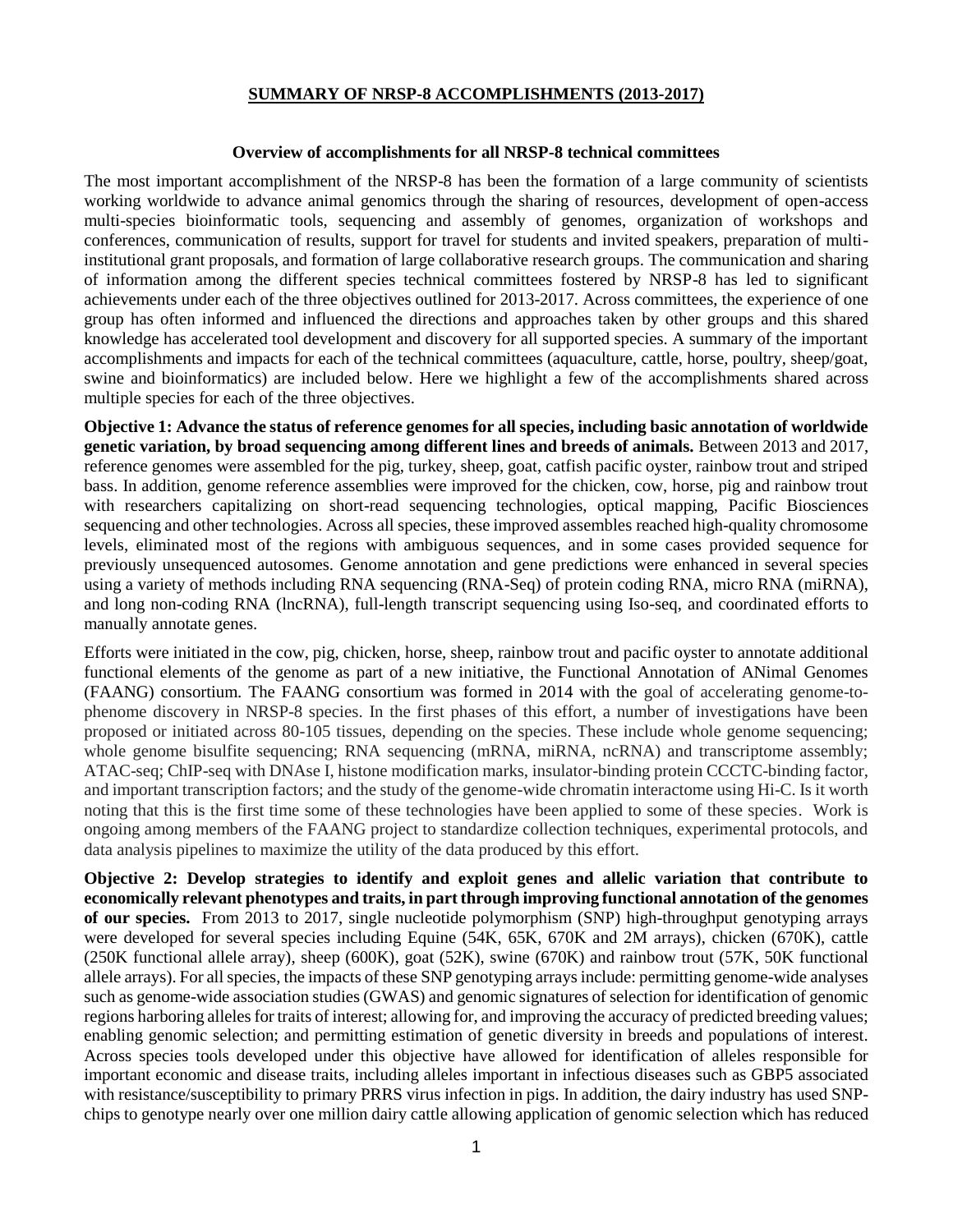animal selection generation interval (from 5 years to less than one year) and has increased genetic merit prediction accuracy by more than 30 percent with an estimated annual benefits of \$100 million per year.

**Objective 3: Facilitate analysis, curation, storage, distribution and application of the enormous datasets now being generated by next-generation sequencing and related "omics" technologies with regard to animal species of agricultural interest.** Successful efforts have been made to develop platforms to facilitate collaborative research for collection and analysis of new, unique, and interesting phenotypes, and to develop, integrate, and implement bioinformatic resources to support the discovery of genetic mechanisms underlying agriculturally important traits. For example, the Animal Quantitative Trait Loci database (Animal QTLdb) was updated with 104,272 new quantitative trait loci (QTL). To date, the database contains 95,332 cattle, 6,633 chicken, 1,245 horse, 16,516 pig, 1,412 sheep and 127 rainbow trout loci that have been associated with many traits of interest. Further, the data repository for the aquaculture, cattle, chicken, horse, pig, and sheep communities to share their genome analysis data has proven to be very useful for the community with 1,140 data files, totaling 140 GBGb, shared through this platform. Finally, a collaborative VCF information-mining platform was developed to allow for sharing discovered genetic variants between researchers.

In addition to direct contributions to each of the three objectives, NRSP-8 participants have leveraged the NRSP-8 investment in tools and infrastructure into at least \$94.5 million dollars in funding to study diverse animal models to investigate fundamental mechanisms of genome biology and physiology and pathophysiology affecting production efficiency, product quality, animal health, disease resistance and food safety and to develop additional bioinformatics resources (see **Table 1**). Finally, the annual NRSP-8 workshops have become an essential component for the development of collaborations, training and dissemination of new information to government, academic, and industry stakeholders in animal agriculture. NRSP-8 species coordinators' funds have been used to support travel for 146 postdoctoral and graduate students to the NRSP-8 meetings that are held in conjunction with the annual Plant and Animal Genome (PAG) meeting.

|                                    | Federal      | <b>Private/Industry</b> | <b>Intramural</b> | <b>Total</b> |
|------------------------------------|--------------|-------------------------|-------------------|--------------|
| <b>Horse</b>                       | \$14,605,017 | \$4,799,843             | \$3,440,344       | \$22,845,204 |
| <b>Poultry</b>                     | \$18,675,963 | \$150,000               |                   | \$18,825,963 |
| <b>Cattle</b>                      | \$27,831,461 | \$73,000                |                   | \$27,904,461 |
| <b>Swine</b>                       | \$8,229,905  | \$621,591               | \$533,500         | \$9,384,996  |
| <b>Aquaculture</b>                 | \$5,553,103  |                         |                   | \$5,553,103  |
| Sheep/goat                         | \$3,644,000  | \$109,000               | \$467,000         | \$4,220,000  |
| <b>Bioinformatics/multispecies</b> | \$5,753,033  |                         |                   | \$5,753,033  |
| <b>Total</b>                       | \$84,292,482 | \$5,753,434             | \$4,440,844       | \$94,486,760 |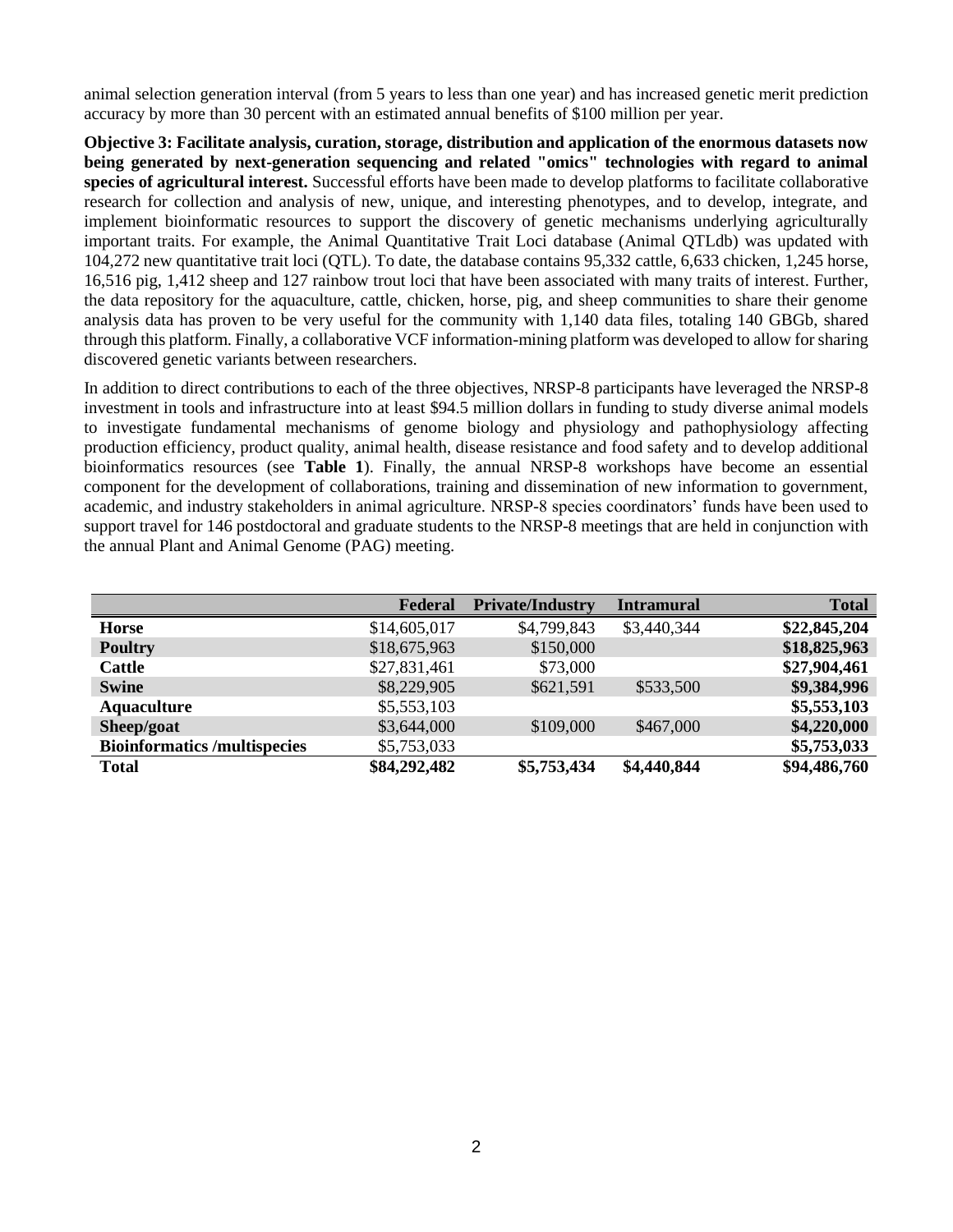# **AQUACULTURE**

#### <http://www.animalgenome.org/aquaculture/>

### **Direct contributions to Objective 1:**

- Reference genome for catfish (2016). **Impact(s):** The genome reference will allow understanding the genes controlling performance traits. Technologies can be developed based on this information allowing superior catfish breeds that will help farmers increase profits.
- Rainbow trout high-density 57K SNP chip was developed and characterized (2013). Approximately 50K of the SNPs were validated in a panel of 18 rainbow trout populations at the standard 97% call rate of the Affymetrix SNP polisher software. **Impact(s):** The SNP chip allowed improved accuracy of predicting breeding values for bacterial cold water disease resistance compared to a traditional pedigree-based model in rainbow trout aquaculture.
- Reference genome for the Pacific oyster (2012). **Impact(s):** This genome provides a basis for numerous phenotype studies and provides insight into performance under changing environmental conditions.
- Striped Bass Genetic Map (2012). The first genetic map of the genome of the striped bass was developed and published. **Impact(s):** This medium-density linkage map was based on 298 microsatellite markers and is enabling detection of QTL affecting production traits.
- Rainbow Trout Reference Genome sequence (2012): A pooling and tagging scheme was used for sequencing of ~15,000 clones from the BAC fingerprinted physical map minimal tiling path (MTP). **Impact(s):** The map helped in assembling the trout genome.
- Improved Rainbow Trout Reference Genome sequence (2017): The longest available read length of the Illumina technology was used to improve the genome sequence producing longer and better anchored scaffolds to chromosomes. **Impact(s):** The genome assembly led to SNP genotyping tools that are being used to accelerate genetic improvement.
- Striped bass genome sequence assembly containing ~35 K scaffolds was produced (2015). **Impact(s):** The assembly should accelerate analysis of the striped bass genome, to identify and characterize genes affecting important production traits.

### **Direct contributions to Objective 2:**

- A 675K SNPs array was developed for catfish (2017). **Impact(s):** This array allowed for genetic mapping and validation of the reference genome sequence assembly as well as for identification of a genetic markers associated with aquaculture production traits in catfish.
- A 57K SNPs array was developed for rainbow trout (2014). **Impact(s):** This array allowed for genetic mapping and improving assembly of the reference genome and evaluation genomic selection in rainbow trout.
- A 50K cSNPs array was developed for rainbow trout (2016). **Impact(s):** This array allowed for allelicimbalance analysis of genes that are associated with muscle yield and fillet quality traits and also with bacterial cold-water disease survivability.
- Bulked segregant RNA-seq (BSR-Seq) was used to analyze differentially expressed genes and associated SNPs with disease resistance against enteric septicemia of catfish (ESC) (2013). A total of 1,255 differentially expressed genes were found between resistant and susceptible fish. **Impact(s):** These genes are candidates for further functional genomics work to validate their role in providing catfish with susceptibility to ESC.
- QTL mapping families for stress response and bacterial cold-water resistance (BCWD) in rainbow trout (2013). **Impact(s):** The families are being used to study genes responsible for stress response and BCWD.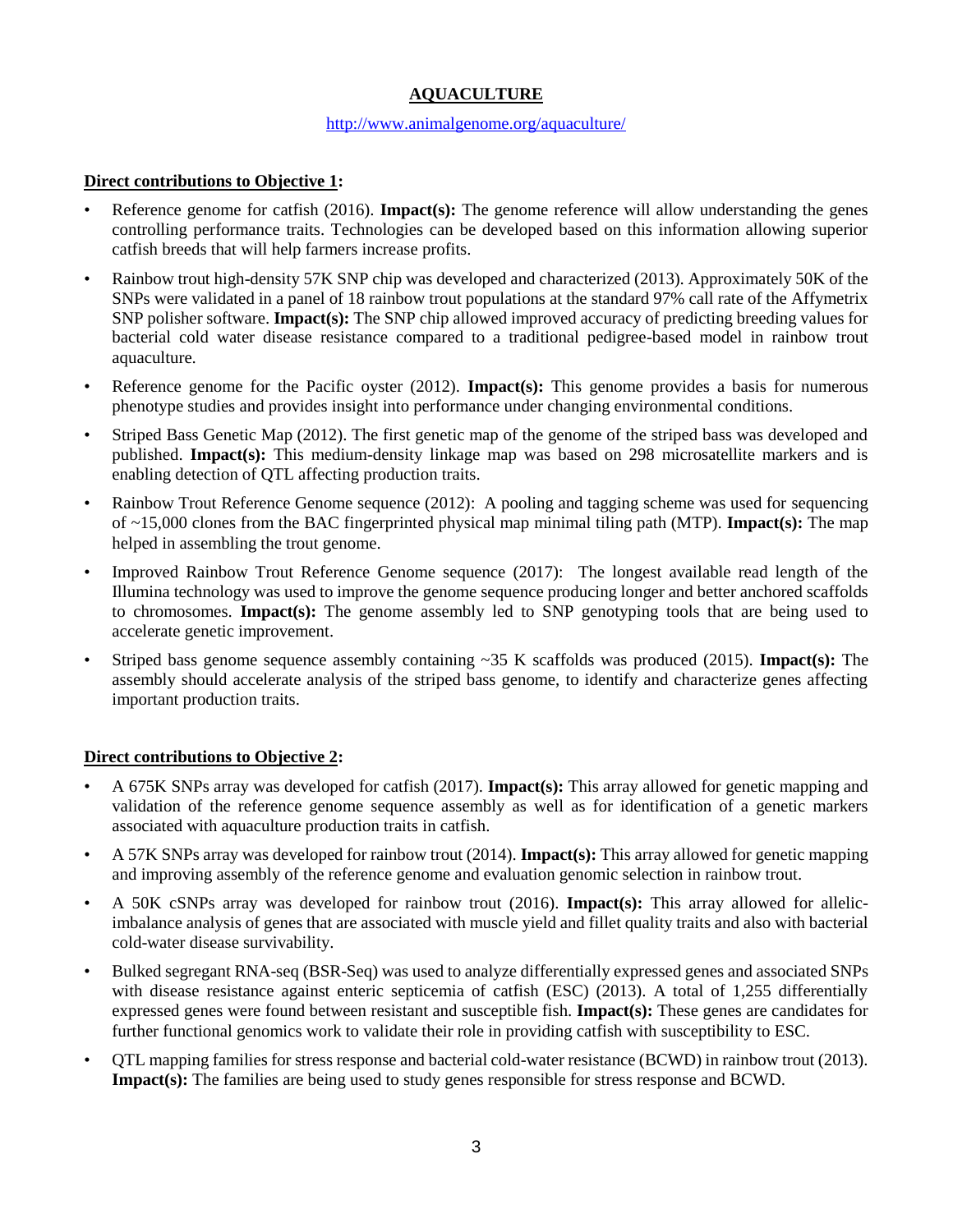- Illumina GoldenGate genotyping arrays were designed for *Crassostrea gigas* and *Ostrea edulis* (2014). **Impact(s):** These assays were used to genotype 1,000 individuals from wild and selected populations as well as families bred for commercially important traits.
- Large intergenic noncoding RNAs (lncRNAs) were identified by RNA-Seq analysis of rainbow trout transcriptome (2016). **Impact(s):** Many of the lncRNAs are tissue-specific and functionally associated with important biological processes including resistance to the rainbow trout BCWD and muscle growth.
- RNA-Seq analysis of miRNAs associated with different production quality traits in trout (2015 and 2017). **Impact(s):** Several miRNAs with epigenetic role associated with egg quality and muscle quality traits were identified.

## **Direct contributions to Objective 3:**

- Rainbow trout QTL database (2012) available through the Animal Genome website of the NRSP-8 bioinformatics group (http://www.animalgenome.org/cgi-bin/QTLdb/index) and is being continually updated. **Impact(s):** OTLs are available for industry to improve aquaculture production traits in rainbow trout.
- Bioinformatics pipeline was developed for genotyping SNPs from raw sequence data for the GT-seq method (2014). **Impact(s):** The pipeline provides significant cost reduction for genotyping.
- *C. gigas* transcriptome information derived from 2.2 billion sequences from 114 RNA-seq datasets has been organized and deposited into a publicly available database: GigaTON (2015). **Impact(s):** The user interface provides powerful and user-friendly tools to search and retrieve annotation, expression, and polymorphism information of important genes related to aquaculture traits.

## **Communication:**

- A strategic planning workshop for aquaculture genomics, genetics and breeding was held at Auburn University (2016). **Impact(s):** The workshop led to a white paper published in BMC Genomics that placed goals and priorities for future research in the aquaculture genomics, genetics and breeding in the US.
- NRSP-8 Aquaculture leaders participated in establishing the FAASG (Functional Annotation of All Salmonid Genomes) consortium. **Impact(s):** The consortium will allow coordinating data sharing and establish an infrastructure for providing high quality functional annotation of salmonid genomes.

### **Research support mini-grants (coordinator grants):**

• Approximately 25 mini-grants (~\$10,000/each) supported projects that fall under all three primary objectives and include a variety of species.

### **Travel support and opportunities for trainings:**

• Travel of 25 students/postdocs was funded to attend the Aquaculture workshop at PAG meetings (2012-2016). The purpose of the travel award program is to help graduate students and postdocs to travel to the annual PAG meeting to present their research.

# **Leveraged funds and stakeholders' use of project outputs**

Leveraged funds from diverse projects totaling more than \$5,553,103 from federal sources. Selected grants are highlighted below.

• Whole genome mapping of disease resistance/susceptibility-associated SNPs in catfish. USDA National Institute of Food and Agriculture Competitive Grant no. 2015-67015-22975. **\$500,000**. John Liu (PD).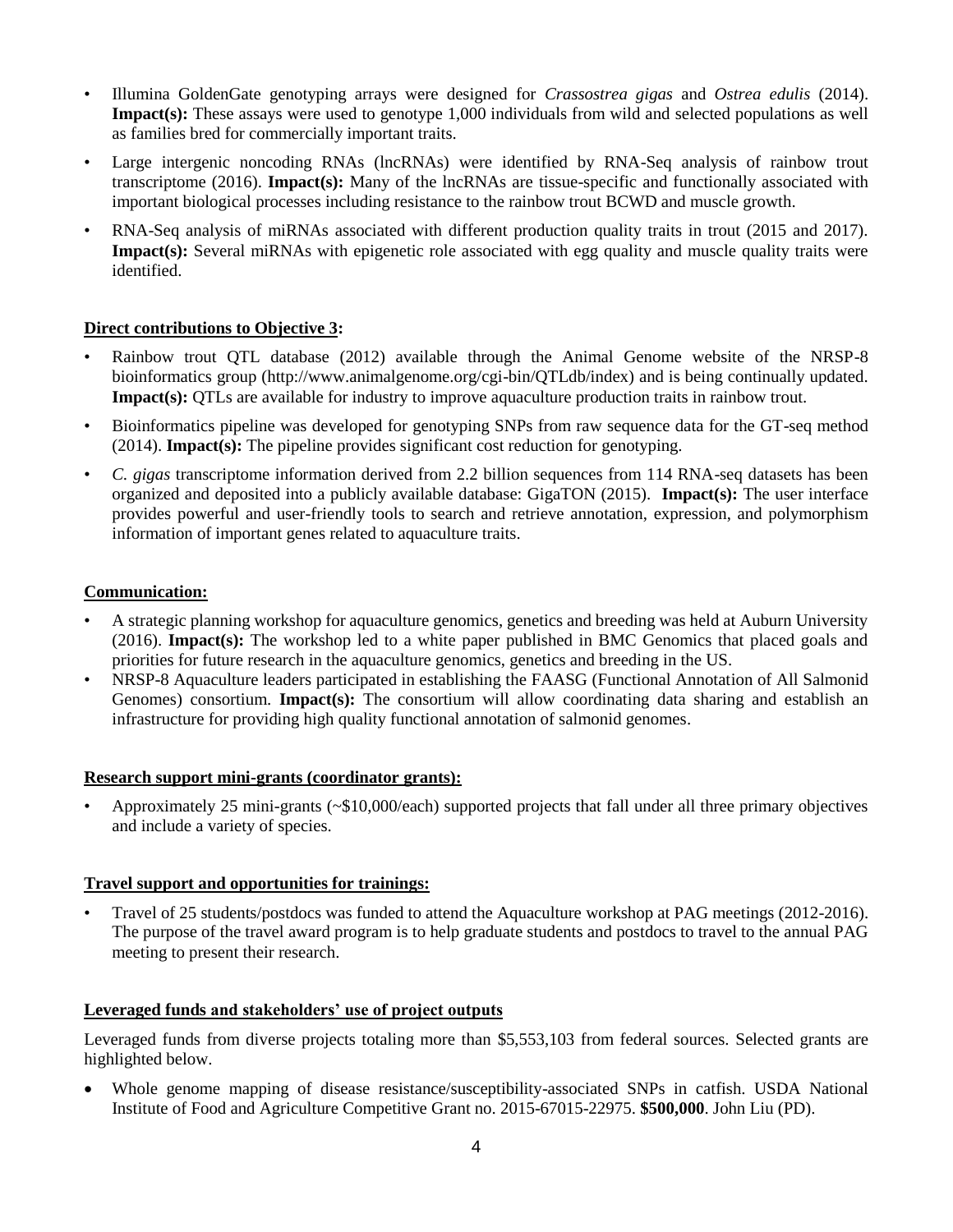This project is designed to address the following two objectives: 1). Genome wide scan of QTLs conferring resistance to ESC and columnaris using F2 and F4 fish using the 250K catfish SNP array; and 2). Fine QTL analysis by genotyping a large number of F2 and F4 individuals using evenly-spaced markers from mapped QTL regions. **Impact(s):** The impact of this grant will be to determine genes that will be used to select for fish resistant catfish

- Closing the tilapia genome assembly. USDA National Institute of Food and Agriculture Competitive Grant no. 67015-23088. **\$270,000**. Tom Kocher (PD). This project aims to improve the platform for genetic improvement of tilapia by developing a definitive sequence of the tilapia genome. **Impact(s):** The ultimate goal of the project is to improve the health and production of tilapia and related aquaculture species.
- Sequencing the Genome of the Eastern Oyster. USDA National Institute of Food and Agriculture Competitive Grant no. 2015-67016-22942. **\$242,051** Marta Gonez-Chiarri (PD). This project propose to develop these key resources and tools by performing the sequencing, assembly, and annotation of a reference genome and transcriptome for the Eastern oyster C. virginica. Genome researchers and bioinformatics experts, in collaboration with the Eastern Oyster Genome Consortium, will use state-of-theart sequencing and assembly strategies to achieve these aims. **Impact(s):** The reference genome and transcriptomes for the Eastern oysters will aid the research community in the discovery of candidate genes and markers associated with traits of commercial, biological, and ecological importance in oysters.
- Development of 675K SNP arrays for whole genome mapping and genetic studies in catfish. USDA National Institute of Food and Agriculture Competitive Grant no. 2015-67015-22907. **\$485,000** John Liu (PD). This project addresses major limitations to adopting genome technologies in aquaculture that currently are the lack of a high- throughput technology for the analysis of genomic variations in relation to phenotypic variations. We need a high-density SNP array technology that allows high- efficiency, cost-effective, whole-genome coverage, analysis of genetics of important performance traits such as disease resistance. This project is poised to resolve these challenges, with three specific objectives: 1) Developing the catfish 675K SNP arrays; 2). Genetic mapping of whole genomic sequence scaffolds; 3). Enhancing and validating the catfish whole genome assembly. **Impact(s):** This project will address the most significant problem currently existing in catfish genomics. This project will develop a technology for the most efficient analysis of performance traits, and will literally transform the isolated whole genome sequence tags into a well-assembled reference genome assembly, thereby enabling its application in breeding and selection programs.
- Homozygous clonal rainbow trout lines as genomic resources. USDA National Institute of Food and Agriculture Competitive Grant no. 2016-67015-24472. **\$485,000**. Gary Thorgaard (PD). Doubled haploid lines have unique value as genomic tools because they have minimal heterozygosity and allow full chromosomal haplotypes to be identified. These lines have been used for the rainbow trout genome sequencing project and for QTL studies. The experimental objectives will include: (1) Establish at least 12 lines within the USDA. (2) Transfer cryopreserved semen from each line as an ongoing repository. (3) Generate a repository of frozen tissues and genomic DNA. (4) Conduct baseline karyotype analysis and SNP typing by resequencing of two of the lines. (5) Attempt to induce sex reversal to females in the YY lines and test their fertility. **Impact(s):** The project will assure continued availability of the lines to the trout research community, develop sperm, tissue and DNA repositories and improve propagation methods.
- SNP markers for muscle, growth and fillet quality traits in rainbow trout. USDA National Institute of Food and Agriculture Competitive Grant no. 2014-67015-21602. **\$500,000**. Mohamed Salem (PD). The project aims to find genes and to develop genetic markers that would be used in USDA marker-assisted selection programs to develop food fish strains with superior muscle growth and fillet quality in rainbow trout. This project is expected to produce a large number of true genetic markers that provide a valuable resource for determination of genetic merit of growth and carcass traits in rainbow trout. Project outcomes including, knowledge, expertise, methods, tools, and technologies, will be disseminated to the US aquaculture industry/stakeholders including the US largest producers of rainbow trout food fish and eggs. **Impact(s):** These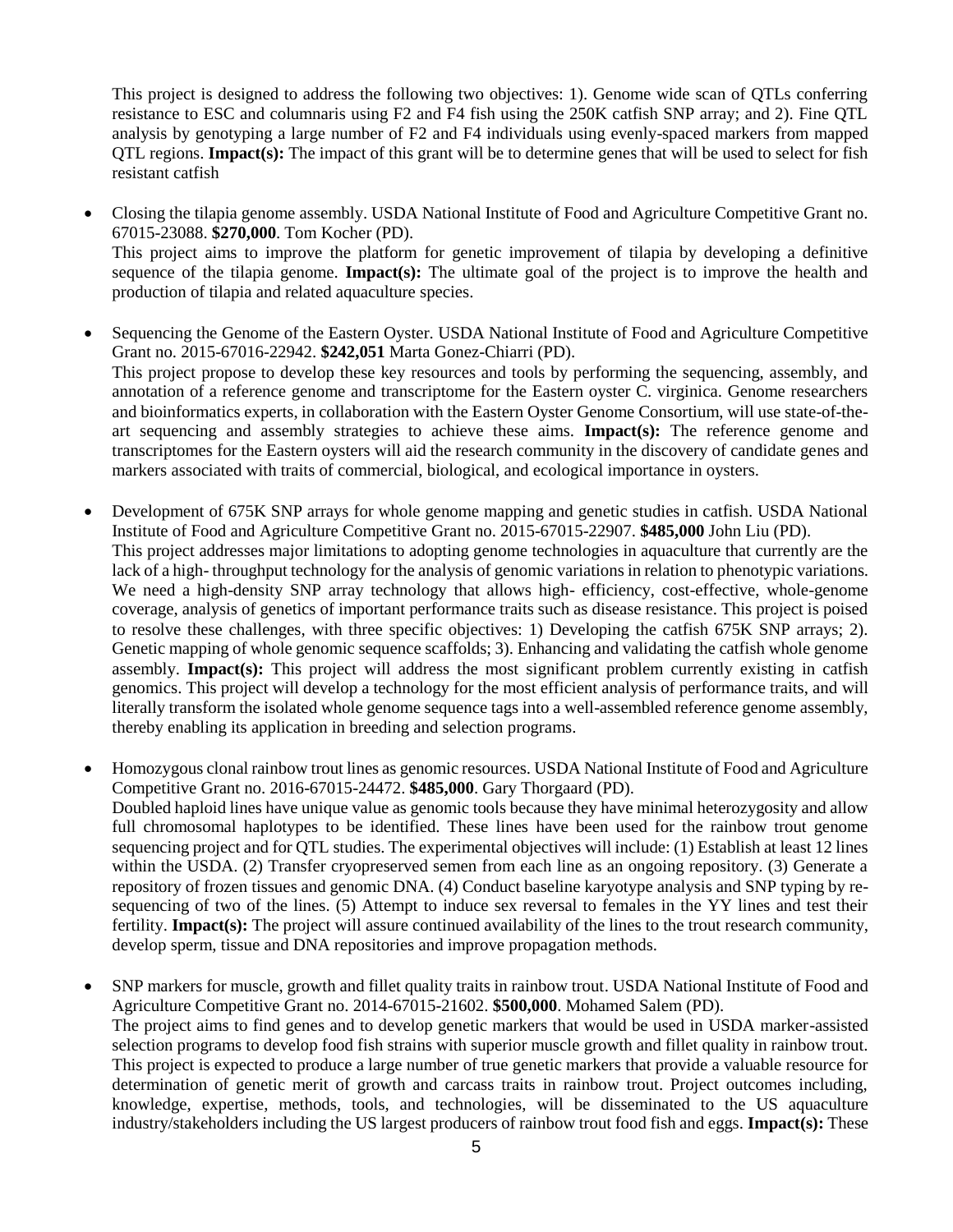genetic markers may be quickly adapted to other species and give the US aquaculture industry a competitive advantage.

## **Major impact products (could be potential impact):**

Recently, the first genome-wide SNP arrays have been developed and applications of the SNP-chip technology in genomic selection have just begun to be adapted by commercial breeders of some aquaculture species including catfish (600K), salmon (286K), rainbow trout (57K) and oyster (190K).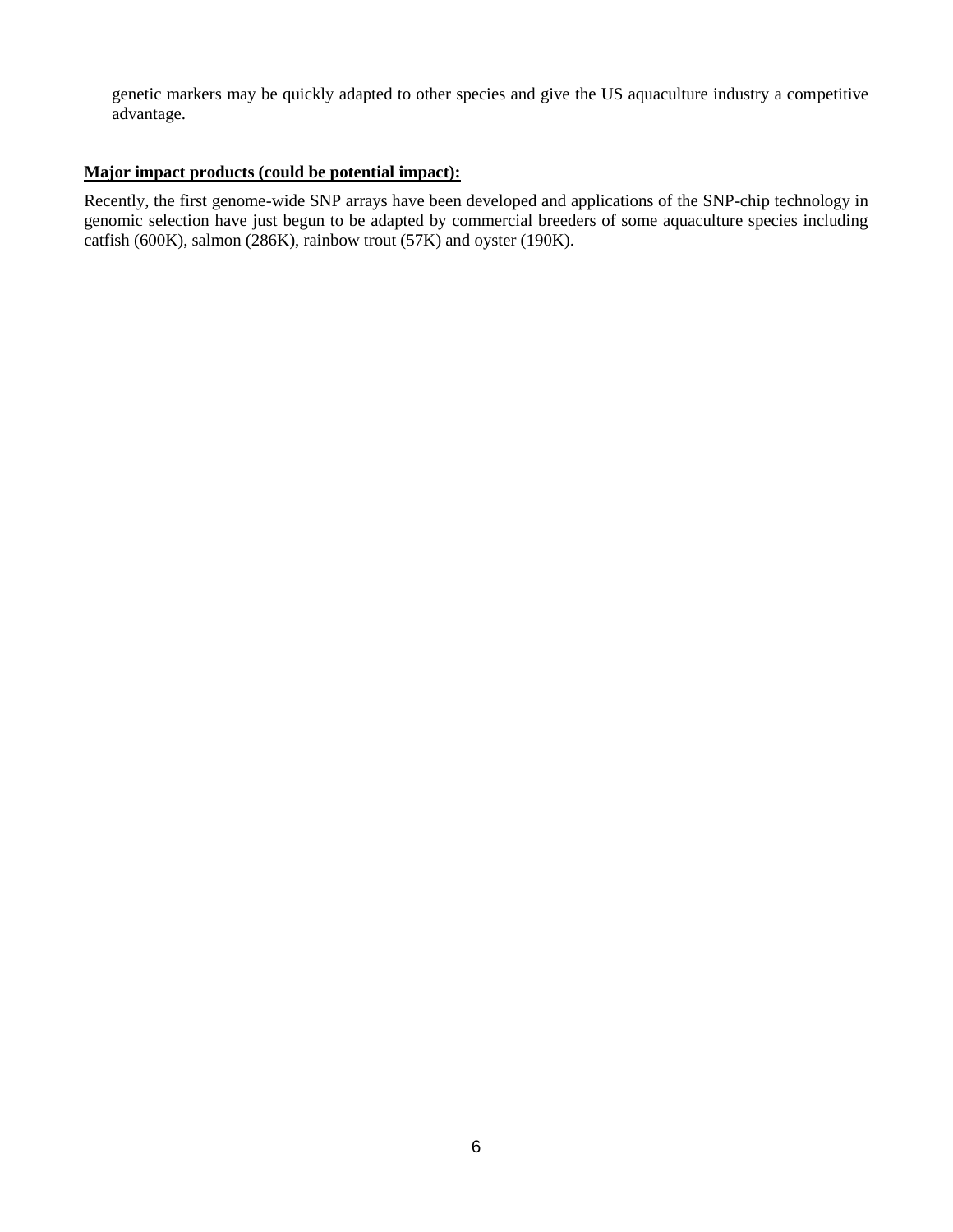# **CATTLE**

#### <http://www.animalgenome.org/cattle/>

### **Direct contributions to Objective 1:**

• An improved bovine genome reference sequence assembly of Dominette (the reference animal) based on multiple data types developed by the bovine community (optical map, Illumina paired-end, PacBio sequence, and improved gene predictions based on RNA-Seq and Iso-Seq data) will be released in Fall of 2017. **Impact(s):**  This improved assembly will help with the identification of genetic markers associated with economically important traits in cattle.

### **Direct contributions to Objective 2:**

• A 250K functional variant assay was made available to cattle researchers. The assay was designed using various sources of sequence data derived from AFRI-funding and is focused on the detection of genic variants likely to be functional in taurine cattle. **Impact(s):** This tool will assist researchers to identify genetic identifying causative SNPs that are associated with economically important traits and which are likely to be useful in marker-assisted selection across multiple breeds.

## **Direct contributions to Objective 3:**

• A database (Animal-GRIN) has been developed to serve as a permanent archive for DNA data, germplasm/tissue samples, and phenotypic and production system data from large animal genomics projects. **Impact(s):** This database will allow for future data mining and value capture from the data and samples collected by publicly funded research.

# **Communication:**

- A bovine genome newsletter was prepared by the bovine coordinators and distributed to the AnGenMap listserve. **Impact(s):** This helped inform the bovine research community of ongoing developments with the bovine genome.
- Two industry conferences were held, the "2015 Applied Reproductive Strategies in Beef Cattle (ARSBC) Conference Grant", and "New Approaches to Bovine Respiratory Disease Prevention, Management, and Diagnosis" with support from USDA, National Institute of Food and Agriculture Conference Grants (2014- 67015-21562; 2015-67015-23693). Proceedings were produced from both conferences, and the latter was published in Animal Health Reviews.

### **Research support mini-grants (coordinator grants):**

• Livestock FAANG project (lead by H. Zhou, P. Ross and I Korf) Coordinator funds (\$30,000)]. [The project allowed for sample collection from 4 individuals (2 males and 2 females). These funds were used as leverage that resulted in ~\$500,000 grant from the USDA NIFA and another ~\$100,000 from National Pork Board, Aviagen etc. for FAANG data collection on these samples.

### **Leveraged funds and stakeholders' use of project outputs:**

From 2013-2017, the investigators and stakeholders leveraged the tools and resources generated through NRSP-8 to obtain at least \$27,904,461 additional funding from federal sources, in funding from private foundations and industry sources. Selected grants are highlighted below.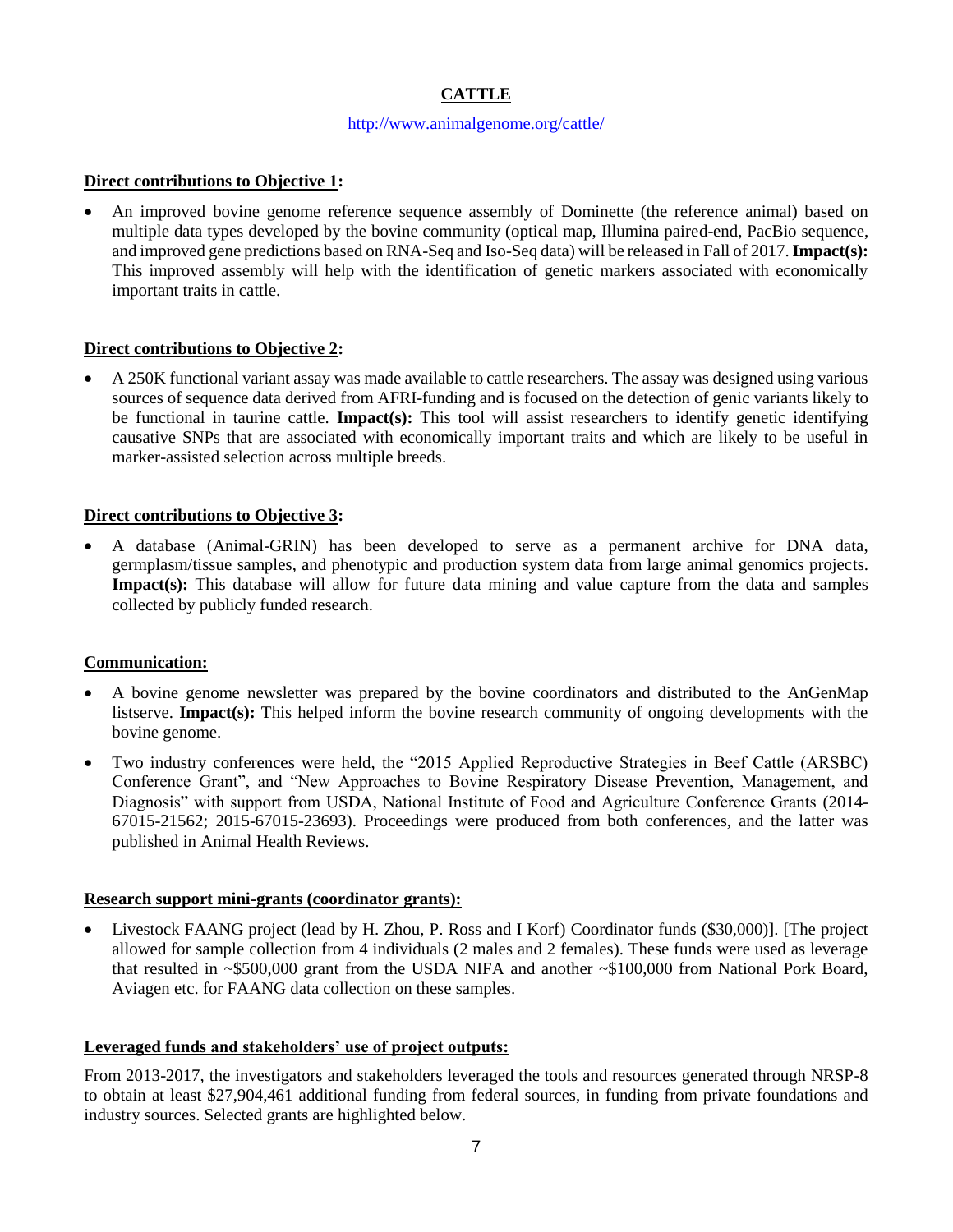- Integrated program for reducing bovine respiratory disease complex in beef and dairy cattle. USDA National Institute of Food and Agriculture Competitive Grant no. 2011-68004-30367. **\$9,750,000**. Jim Womack (PD). The objective of this Coordinated Agricultural Project was to use genomic tools to identify genetic markers associated decreased susceptibility to bovine respiratory disease. This is the most important disease in both the beef and dairy cattle industry with estimated losses of more than one billion dollars annually. This project used genome sequences to fine map genetic variants associated with respiratory disease, with the aim of delivering a tool that the industry can use to select for cattle that are less susceptible to respiratory disease. **Impact(s):** The impact of this grant will be decreased morbidity and antibiotic use in cattle production, and improved animal health and welfare.
- 2015-2017: USDA NIFA 2015-67015-23183. "Application of a functional variant assay and sequence imputation to identify large-effect QTL underlying feed efficiency and component traits in beef cattle." Taylor JF, RD Schnabel, JE Decker, CS Seabury and HL Neibergs. 4/1/15-03/31/17. **\$500,000**. This grant supported the development of the GGP-F250 functional assay. The accomplishment is that we successfully designed an assay for which 173,609 variants can be assayed with a marker call rate of at least 90%. These variants are highly enriched for rare functional variation within the bovine genome and include 82,979 variants that alter amino acids within gene products, 665 Indels that either alter frame or add/delete amino acids, 2017 splice site variants and 44,358 variants within untranslated regions. The assay is currently publicly available through GeneSeek. **Impact(s):** Impacts of this grant include 23,541 variants within QTL regions detected in the BRD and Feed Efficiency grant that were identified and included on the assay and 1978 BRD case-control and 4609 Feed Efficiency project animals have been genotyped with the assay to fine-map QTL. The assay also contains 2,224 variants for which no homozygotes were detected. These are currently being mapped to genes known to be essential for life to identify candidates for lethal alleles segregating in cattle. Finally, the assay is expected to aid in the process of imputing genotypes to whole genome sequence, because, contrary to the currently used assays which are strongly enriched for common variants, the GGP-F250 is enriched for rare variants and the linkage disequilibrium that exists among rare variants will aid in the imputation of genotypes for this class of variant.
- 2013-2017: USDA-NIFA-AFRI. 2013-68004-20364. "Identification and management of alleles impairing heifer fertility while optimizing genetic gain in Angus cattle." Patterson DJ, JF Taylor, A Van Eenennaam, S Brown and M Smith. **\$2,997,040**. This grant supported the whole genome sequencing of the 100 registered Angus bulls that have had the greatest impact on the breed as determined by the number of registered descendants. These animals, along with sequences obtained on 162 additional animals from 12 other taurine breeds, were used to identify variants genome wide. With support from the three other USDA grants (Bovine Respiratory Disease, Feed Efficiency and Functional Variant), we designed the GGP-F250 assay for which 173,609 variants can be assayed with a marker call rate of at least 90%. These variants are highly enriched for rare functional variation within the bovine genome and include 82,979 variants that alter amino acids within gene products, 665 Indels that either alter frame or add/delete amino acids, 2017 splice site variants and 44,358 variants within untranslated regions. **Impact(s):** The assay is currently publicly available through GeneSeek allowing genetic gain assessment for important production phenotypes in Angus cattle.
- 2016-2019: NIH 1R01HD084353. "Linking Fertility-Associated Gene Polymorphisms to Aberrant Sperm Phenotypes." Sutovsky P, RD Schnabel, JF Taylor. 7/1/2016-6/30/21. **\$2,149,000**. This grant has just started but plans to sequence 100 bulls with either sperm abnormalities or with extreme differences for conception rate to identify mutations in genes known to be expressed in sperm that are responsible for the defects and variants that are candidates for genetic variation in male fertility. We have begun the collection of sperm samples from US and Canadian AI companies. **Impact(s):** The project is expected to identify and validate sperm phenotype biomarkers encoded by fertility associated polymorphic genes, and to improve sire management by genetic selection and automated semen evaluation. This project will also yield new methods and potentially new treatments for human male and idiopathic infertility.
- Gene Seek and Zoetis provided industry funds and support to leverage the cost of developing the new bovine genome assembly, **\$73,000**.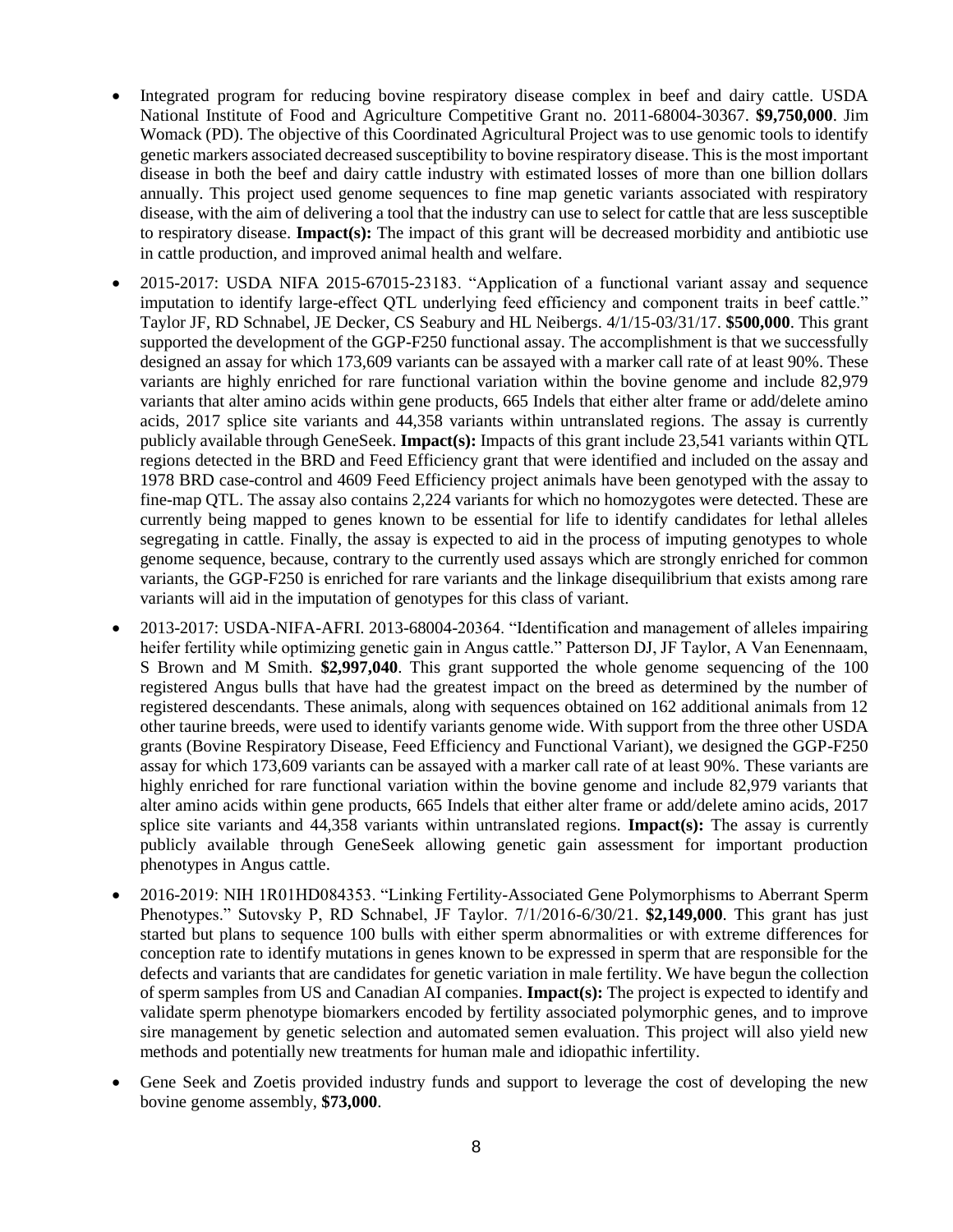## **Travel support and opportunities for trainings:**

• Funding was used to bring students to the annual PAG meeting based on a competitive travel award. Coordinator funds were also used on several occasions to help support the NRSP8 speaker at PAG.

## **Major impact products (could be potential impact):**

- Genomic selection has dramatically improved the rate of genetic progress within the US dairy industry. The dairy industry has used SNP-chips to genotype over 1 million dairy cattle. Application of GS reduced animal selection generation interval (from 5 years to less than one year) and has increased prediction accuracy by more than 30 percent for an estimated annual benefits of \$100 million per year.
- Genomic selection is starting to be implemented in the US beef industry.
- Development of a 173,609 SNP functional variant assay containing variants highly enriched for rare functional variation within the bovine genome and including 82,979 variants that alter amino acids within gene products, 665 Indels that either alter frame or add/delete amino acids, and 2017 splice site variants. The assay is currently publicly available through GeneSeek.

# **HORSE**

## http://www.uky.edu/Ag/Horsemap/

### **Direct contributions to Objective 1:**

- A new reference genome build (EqCab 3.0) was created for the horse and shared among workshop participants. Public release and publication is expected in late 2017. Morris Animal Foundation, NRSP-8 coordinator and other federal funds supported this work. **Impact(s):** The new assembly improved gene annotation, increased contig N50 from 112 Kb to 1.4 Mb, and eliminated most of the regions with ambiguous sequence ("Ns"). The improved reference will increase the power and efficacy of genomics research to discover the genes and alleles underlying disease and economically important performance traits in the horse.
- The annotation of the horse genome was improved through investigations of gene expression and splice variation that occurs among diverse tissues. Data supporting wide- scale annotations of the horse genome were published in several reports (2013-2016). **Impact(s):** Improved annotation provides context for the discoveries by making it possible to identify the functional aspects of genetic variation.
- SNP and insertion-deletion polymorphism discovery was performed using whole genome sequence from 153 horses as part of an effort to design 2M and 670K SNP Affymetrix SNP arrays. **Impact(s):** This work documents the extent of variation that exists among 24 horse breeds and made genotypes from 485 horses across 2M SNPs publically available providing raw material for use in developing research tools. (Schaefer RJ, *et al*. Developing a 670k genotyping array to tag~ 2M SNPs across 24 horse breeds. *BMC Genomics 18.1 (2017): 565*).

# **Direct contributions to Objective 2:**

• An assay tool to assay ~65K SNPs (SNP70) was developed to replace the ~54K SNP (SNP50) tool in 2013. The development of this tool was a collaborative activity of the NRSP-8 community and made publicly available. An imputation pipeline between these two moderate-density arrays was developed. (McCoy AM, McCue ME. Validation of imputation between equine genotyping arrays. *Animal Genetics* 45:153, 2014.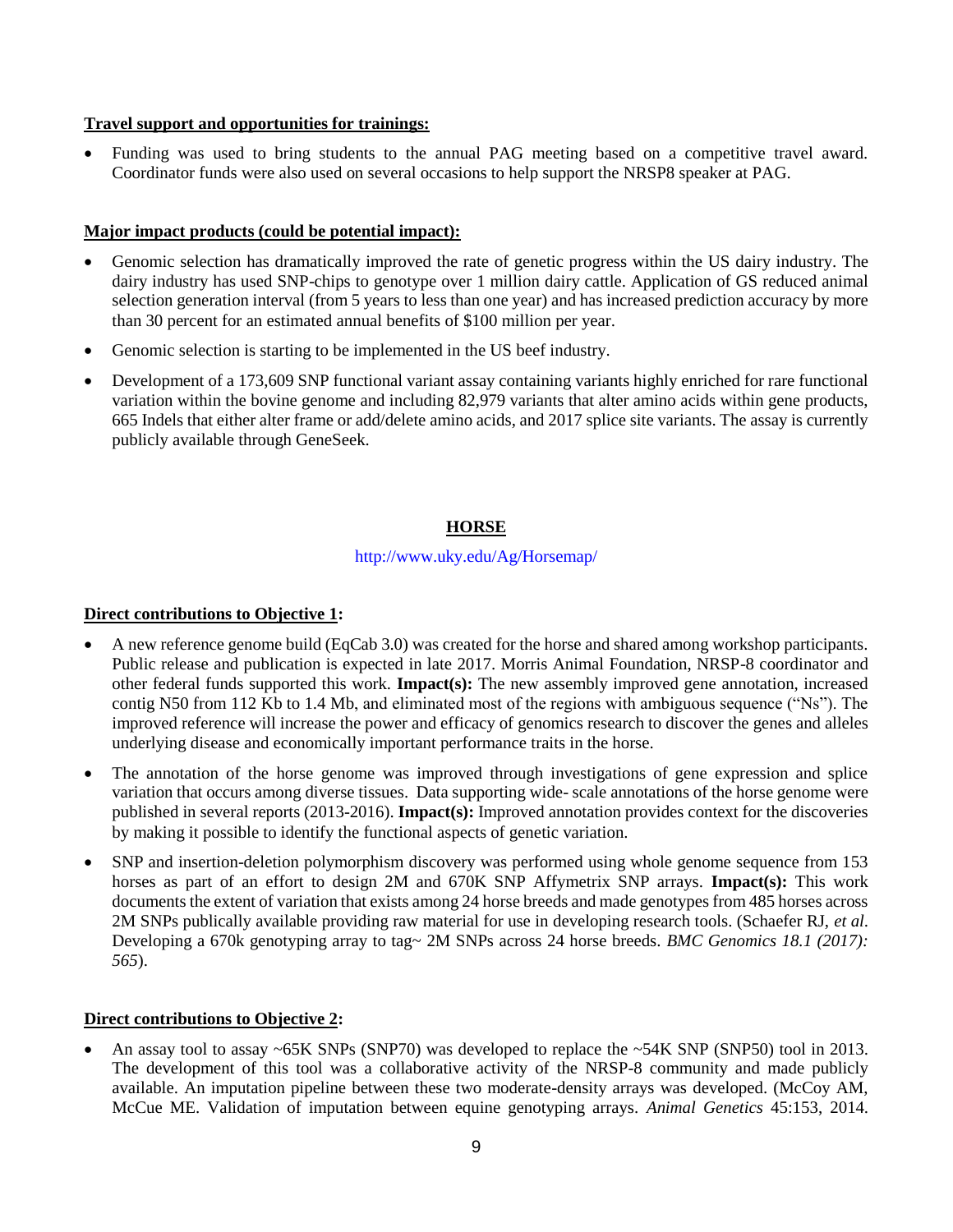PMCID: PMC4000747.) **Impact(s):** Developing this tool and imputation pipeline made it possible to continue to perform genome-wide analyses that impact the health and welfare of horses.

- SNP discovery based on whole genome sequence from 153 horses was used to construct the next generation 2M and 670K SNP Affymetrix SNP arrays for equine whole genome analyses. The 670K array is designed for imputation and enables data from prior lower density SNP arrays to be imputed up to  $\sim$  1.8M SNPs. The equine 670K SNP chip was made available in 2015. (Schaefer RJ, *et al*. Developing a 670K genotyping array to tag~ 2M SNPs across 24 horse breeds. *BMC Genomics 18.1 (2017): 565.*). **Impact(s):** This 670K array and imputation resource improves genome coverage more than 30-fold over the medium density (54K and 65K) SNP arrays. More than 20,000 670K genotyping arrays have been used to date. This increase in SNP density will allow for GWAS in genetic diverse breeds of economic importance such as the American Quarter Horse (~4 million registered individuals).
- Because of the closing of the commercial operation of the BAC library, the primary CHORI 241 BAC library was moved from the Children's' Hospital of Oakland to the laboratory of Samantha Brooks (co-coordinator) at the University of Florida. **Impact(s):** This will ensure continued access to the library for equine researchers. This resource is key for investigating the broader aspects of structure and organization of the horse genome.

#### **Direct contributions to Objective 3:**

- Horse technical committee members joined the FAANG initiative to generate gene expression data for 38 of tissues from two horses. In connection, competitive, extramural industry funding was obtained to further develop this dataset. **Impact(s):** This resource will empower research in the area of functional genomics.
- The horse genomics community actively utilized the collaborative resources provided in the AnimalGenome.org Data Repository. The site hosts large shared files, prepublication works and polymorphism data.
- Horse specific transcriptome assemblies not yet curated by NCBI were made available at AnimalGenome.org and through GitHub [\(https://github.com/drtamermansour/horse\\_trans\)](https://github.com/drtamermansour/horse_trans). **Impact(s):** This resource increases the publically availability of equine transcriptional data and will improve genome annotation.
- With the assistance of horse genome researchers, the AnimalOTL database added horse to the species list. **Impact(s):** This resource provides rapid access to 1,245 equine QTL and associated metadata.
- Horse genome workshop members deposited 1,524 genomic SRA archives for the horse. These accessions contain many fully re-sequenced genomes, as well as targeted datasets generated by diverse NGS platforms. **Impact(s):** This resource increases the publically availability of equine whole genome sequence and transcriptomic data.

#### **Communication:**

- Additional workshops were conducted for NRSP-8 participants in connection with the International Society of Animal Genetics ([ISAG] 2016 [Salt Lake City], ISAG 2014 [Xian, China], ISAG 2012 [Cairns, Australia], and ISAG 2017 [Dublin, Ireland]). **Impact(s):** These meetings facilitated communication and collaborations among international scientists working on all species and extended discussions conducted at the annual NRSP-8 workshops.
- Additional workshops were conducted with support of the Dorothy Russell Havemeyer Foundation that focused on issues related to horse genomics (2013 [Azores, Portugal], 2015 [Hannover, Germany], 2018 [planned, Pavia, Italy]). **Impact(s):** These workshops include the entire international horse genomics research community and facilitate exchange of information and collaboration between scientists.
- Following the identification of critical needs in coordinating collaborations across institutions for new and evolving projects, an initiative to provide a database of ongoing work is now hosted thorough collaboration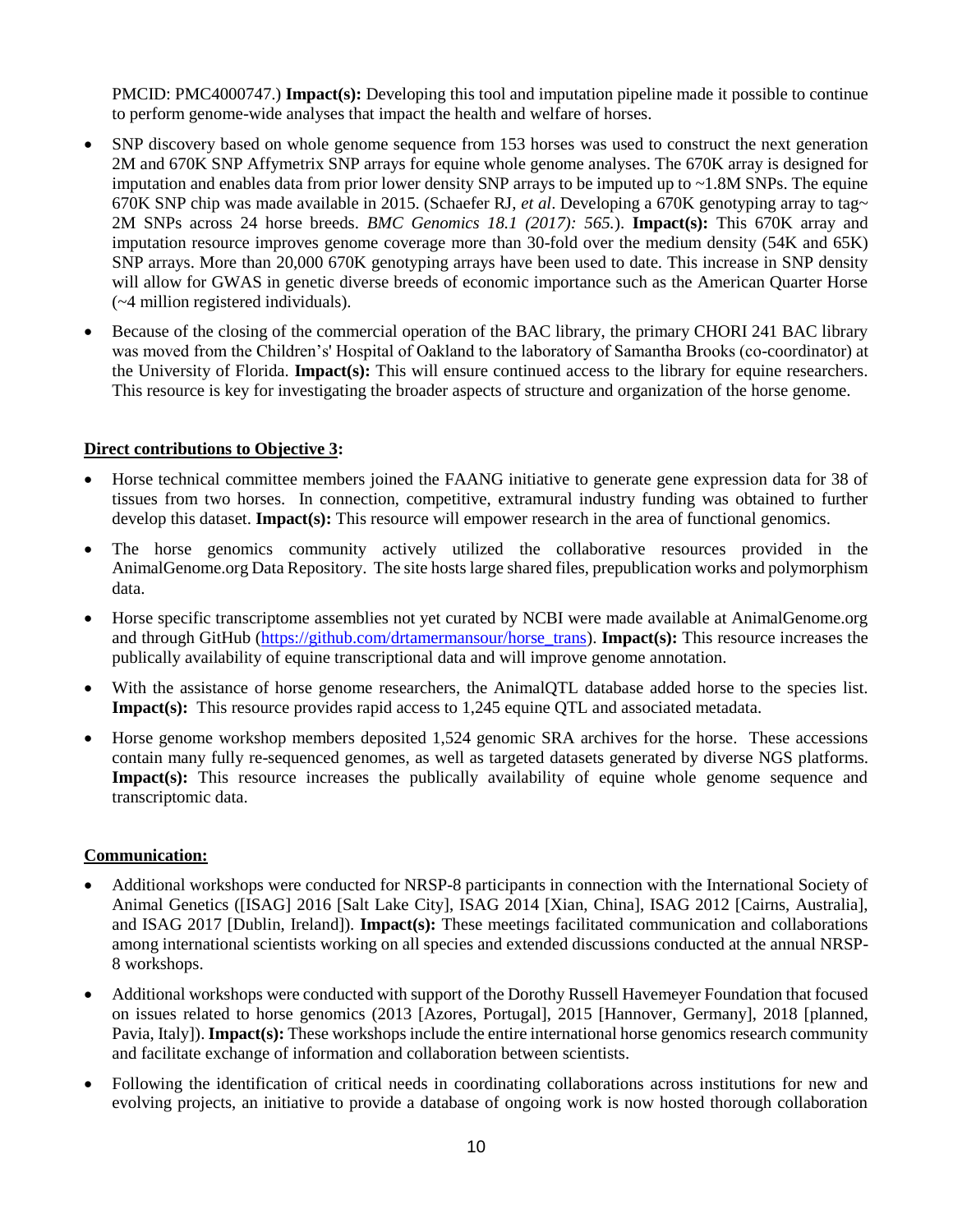with the Interbull.org service. **Impact(s):** This database currently provides a listing of projects recruiting samples, but may eventually expand to include file sharing for exchange of SNP and NGS datasets.

### **Research support mini-grants (coordinator grants):**

- Matching funds provided to support development of the SNP70 SNP genotyping array (~65K SNPs) for discovery research on the genomics of horses.
- Matching Funds provided to support development of the 670K SNP genotyping array. Primary funding from USDA-NIFA (Dr. Molly McCue PI) along with coordinator funds were used to develop a 2M test array. 670K SNPs were selected to tag ~1.8M SNPs across 24 horse breeds.
- Matching funds provided for EqCab 3.0. Primary funding from the Morris Animal Foundation. Improved predictions from assembly.
- Matching funds provided to develop FAANG resources for horse; primary funding came from Grayson-Jockey Club Research foundation project Developing resource for functional genomics research.

## **Leveraged funds and stakeholders' use of project outputs:**

From 2012-2017, the equine investigators leveraged the tools and resources generated through NRSP-8 to obtain **\$22,845,204** in additional funding. This included **\$14,605,017** in funding from federal sources, **\$4,799,843** in funding from private foundations and industry sources and **\$3,440,344** in intramural funding. Selected grants are highlighted below.

- "**Genetic diversity and selection in the domestic horse**." Dr. Molly McCue PI, Dr. James Mickelson Co-I, and others **\$499,481** USDA-AFRI. **Impact(s):** This proposal quantified genetic diversity and to identify functional alleles that cause variation in size, locomotion and athletic phenotypes among 36 domestic horse breeds.
- "**Tools to Link Genotype to Phenotype in the Horse**." Dr. Molly McCue PI, Dr. James Mickelson Co-I, and others. **\$499,727** USDA-NIFA. In this proposal builds upon the recent development of high-density SNP arrays to develop tools that further facilitate GWAS in the horse by: **1)** enabling complementary GWAS approaches including gene, haplotype, and pathway-based analyses through SNP-to-gene mapping and the construction of a haplotype map; **2)** increasing marker density by developing an imputation resource; and **3)** constructing context-specific co-expression networks for integrated network-based association analysis. Prioritization of candidate genes is assisted by: **4)** refining the physical annotation of mRNAs, lncRNAs, and miRNAs; and **5)** improving functional annotation of these loci through tissue-specific gene expression and gene co-expression networks. Finally, the identification of functional alleles will be accelerated by **6)** developing a comprehensive catalog of genetic variants from WGS of >450 horses.
- "**Functional Prioritization of Candidate Genes and Alleles for Equine Metabolic Syndrome**." Dr. Molly McCue PI, Dr. James Mickelson Co-I. **\$499,815** USDA-NIFA. Genome wide association in Welsh Ponies (WP) and Morgan horses has identified >180 chromosomal regions of interest (ROI) harboring >3,000 positional candidate genes associated with Equine Metabolic Syndrome (EMS) phenotypes. The objectives of this proposal are to **1)** prioritize candidate genes using skeletal muscle and/or adipose tissue gene expression or alterations in serum metabolite abundance to support their role in EMS pathophysiology; and **2)** identify the functional alleles underlying EMS phenotypes.
- "**Discovering Causal Variants for Complex Disease Using Functional Networks in the Horse**." Dr. Rob Schaefer PI, Dr. Molly McCue mentor. **\$150,000** USDA-NIFA. The goals of this grant are to develop software tools to integrate available sources of genomic data and functional data (WGS, SNP, RNA-sequencing, proteomics and metabolomics) in agricultural species to better understand complex phenotypic traits using metabolic syndrome in the domestic horse as a test case.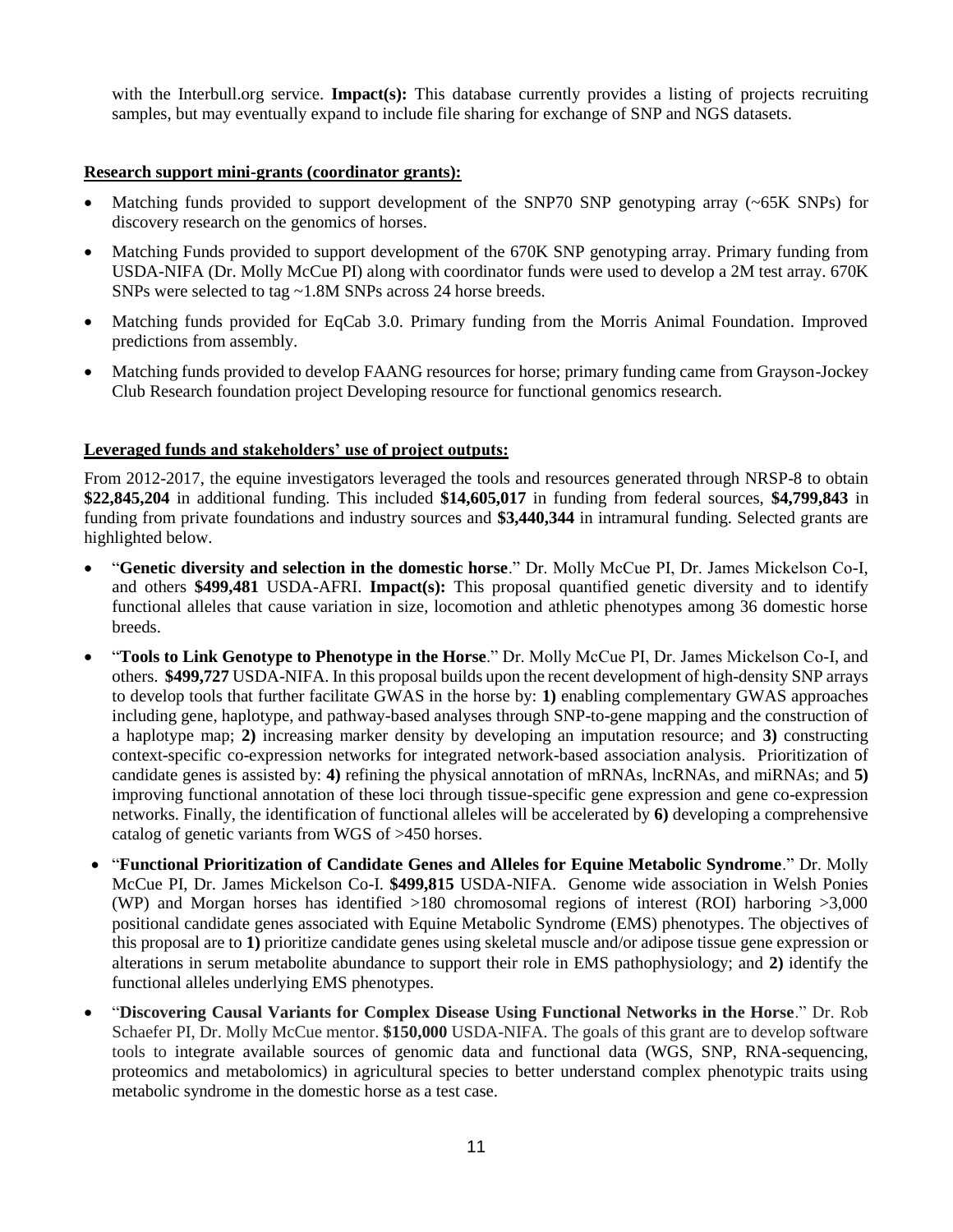- "**Protein Networks Mediating Airway Hyper-Responsiveness In Equine Airways**." Dr. Chipper Swiderski **\$438,153** USDA-AFRI. This grant seeks to better understand the etiopathogenesis of Recurrent Airway Obstruction in the horse through proteomic studies and improved annotation of genes expressed during disease exacerbation.
- "**Comparative Genomics in Qatar**." Dr. Doug Antczak and Dr. Samantha Brooks, **\$1,030,000** Qatar National Research Foundation- National Priorities Research Program. This project will document variation and signatures of selection in desert breeds of horse, as part of a larger effort to improve genomic resources in desert adapted hoof stock.
- "**Identification of Genetic Factors Responsible for Establishment of Equine Arteritis Virus Carrier State in Stallions**." Dr. Uri Balasuriya PI, Dr. Ernie Bailey Co-PI and others. **\$2,930,000** USDA-AFRI.

## **Travel support and opportunities for training:**

- Travel of 64 students/postdocs was funded to attend the Equine workshop at PAG meetings (2012-2016). The purpose of the travel award program is to help graduate students and postdocs to travel to the meeting to present their research.
- Support for five NRSP-8 members to attend GO-FAANG workshop in Washington DC to provide leadership horse group in connection with this initiative.
- Member sent to participate in Hack-a-thon in Europe 2016 in support of FAANG activities. Integration with international efforts to develop functional genomics databases for animal genomics.

### **Major impact products (could be potential impact):**

- Development of 4 SNP genotyping arrays (54K, 65K, 670K and 2M). **Impact(s):** These arrays allow for efficient and economic performance of dozens of genome-wide analyses in the horse.
- Genomic diagnostics in the horse have now expanded to include commercially available tests over 100 markers contributing to more than 40 diverse traits. **Impact(s):** Costs per test are falling, and as adoption of genomic selection and mandatory genetic testing increases across the industry, translating in to reduced economic losses due to genetic disease.
- Diagnostic tests created for markers related to performance, disease and color, including *DMRT3* and gait, *TBX3* and dun color, *SHOX* and dwarfism, *B4GALT7* and dwarfism, *ACAN* and dwarfism, *RFWD3* and Appaloosa color pattern, *SERPINB11* and hoof quality, *KIT* and spotting in donkeys, *HOXD3* and occipitoalantoaxial malformation, *CXCL16* and susceptibility to equine arteritis virus.
- Additional targets for investigation were identified through genome-wide analyses including signatures of selection in 38 horse breeds, genomic loci contributing to osteochondrosis, recurrent laryngeal neuropathy and others.
- Molecular tests to identify chromosome abnormalities were reported and additional test are being developed. **Impact(s):** Chromosome abnormalities are the most common genetic cause of infertility and disease amongst horses and molecular tests are much less expensive than conventional karyotyping.
- The major histocompatibility complex plays a major role in the occurrence and consequences of allergic and infectious diseases. Determinants playing a role in specific diseases were identified and methods were developed to improve our ability to identify yet other MHC determinants. **Impact(s):** MHC is a genetically complex region but plays a major role in immune responses. Knowledge of the MHC remains incomplete for all species and but research is turning up applications, especially with respect to vaccine design and immune therapy.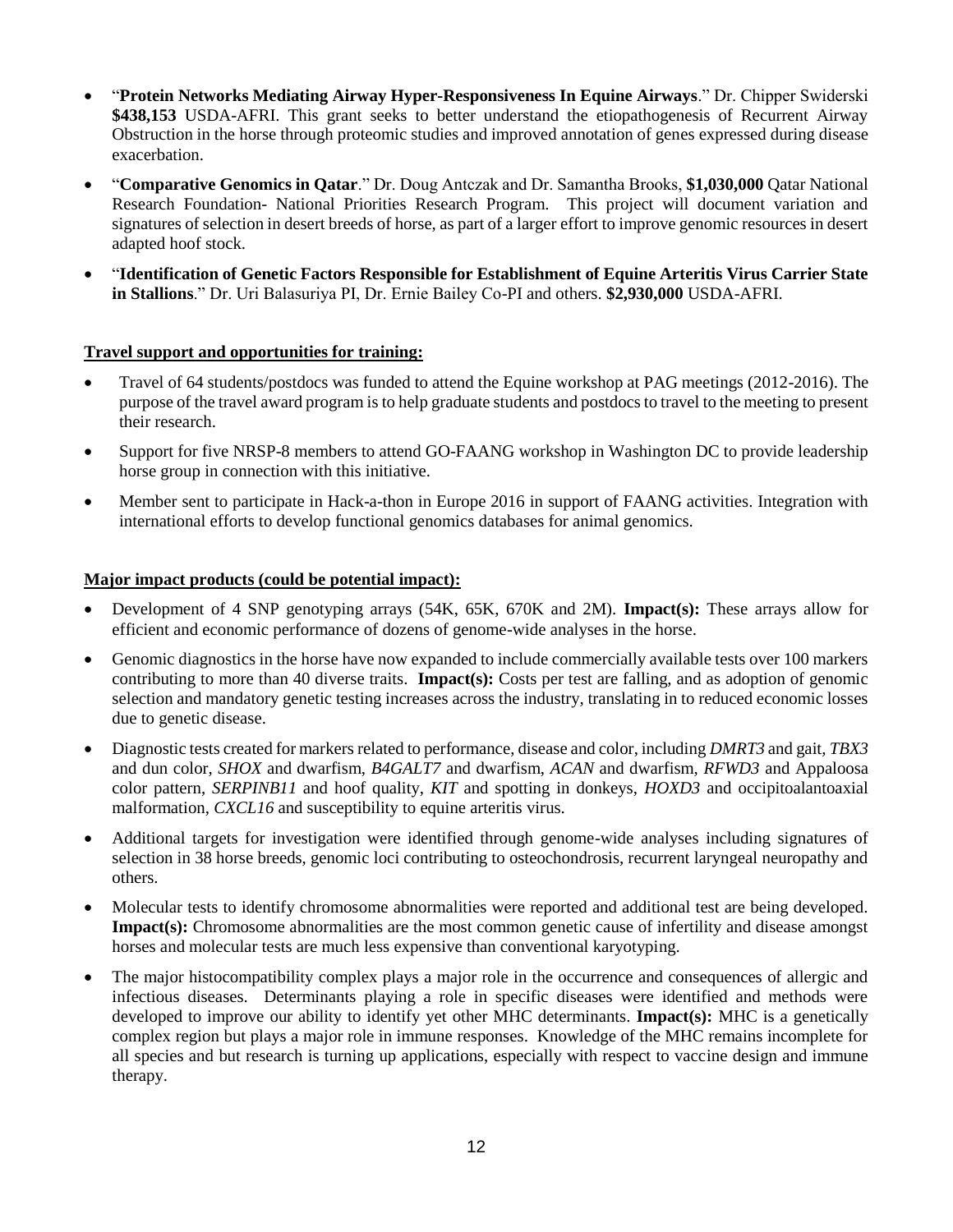# **POULTRY**

### <https://www.animalgenome.org/poultry/>

# **Direct contributions to Objective 1:**

- The chicken genome build (Galllus\_gallus-5.0) was released to the public in 2015. **Impact(s):** This improved build, which was aided by long single molecular sequencing and finished BACs, yielded a gain of 180 Mb in assembled bases and provided coverage to 3 previously missing autosomes. As the reference genome, this invaluable resource greatly enhances the ability to identify genes and genetic variations associated with traits of agronomic interest.
- A turkey draft genome was generated from next generation sequencing and a turkey BAC contig (physical) map.
- Guidelines for standardized gene nomenclature for chicken genes were developed to assign nomenclature to (1) MHC genes; (2) genes highly expressed in egg white, yolk and eggshell; (3) histone; and (4) myosin genes. **Impact(s):** This nomenclature was shared with NCBI and Ensembl.

# **Direct contributions to Objective 2:**

- Very high-density SNP mapping (ca. 600K SNP) panels have been developed and along with 60K SNP chips. **Impact(s):** These genotyping arrays are being employed in genome-wide association studies (GWAS) and genomic selection (GS).
- Efforts have been initiated to annotate the chicken genome, especially with respect to regulatory elements. In brief, datasets for transcripts, histone marks, methylation and more have been integrated to identify promoters, enhancers, and silencers. **Impact(s):** This information is vital to help connect genotypic variation to phenotypic variation.
- Transcript and comparative genome hybridization arrays were developed and distributed.

# **Direct contributions to Objective 3:**

- Over 40 unique chicken research lines and their derived materials have been shared with amongst investigators to expand studies on the chicken genome.
- DNA from the East Lansing international reference mapping population has been sent to many laboratories throughout the world. Similarly, DNA from the junglefowl used to generate the reference sequence assembly has been widely distributed.

### **Communication:**

• Provided support for members to attend GO-FAANG meeting and/or other multi-state research project meetings to enhance communications of activities, communicate about resources.

### **Research support mini-grants (coordinator grants):**

- Provided \$30,000 in funds towards the USDA AFRI Animal ENCODE proposal; Huaijun Zhou, UC Davis PI.
- Financial support provided to W. Warren, Washington U., St Louis, for sequencing of microchromosomes, which has aided to fill in gaps in the genome assembly.
- Financial support provided to M. Delany, UC Davis, to create a capture arrays and sequence the  $\text{wg-2}$ mutation in the Wingless-2.331 congenic inbred line.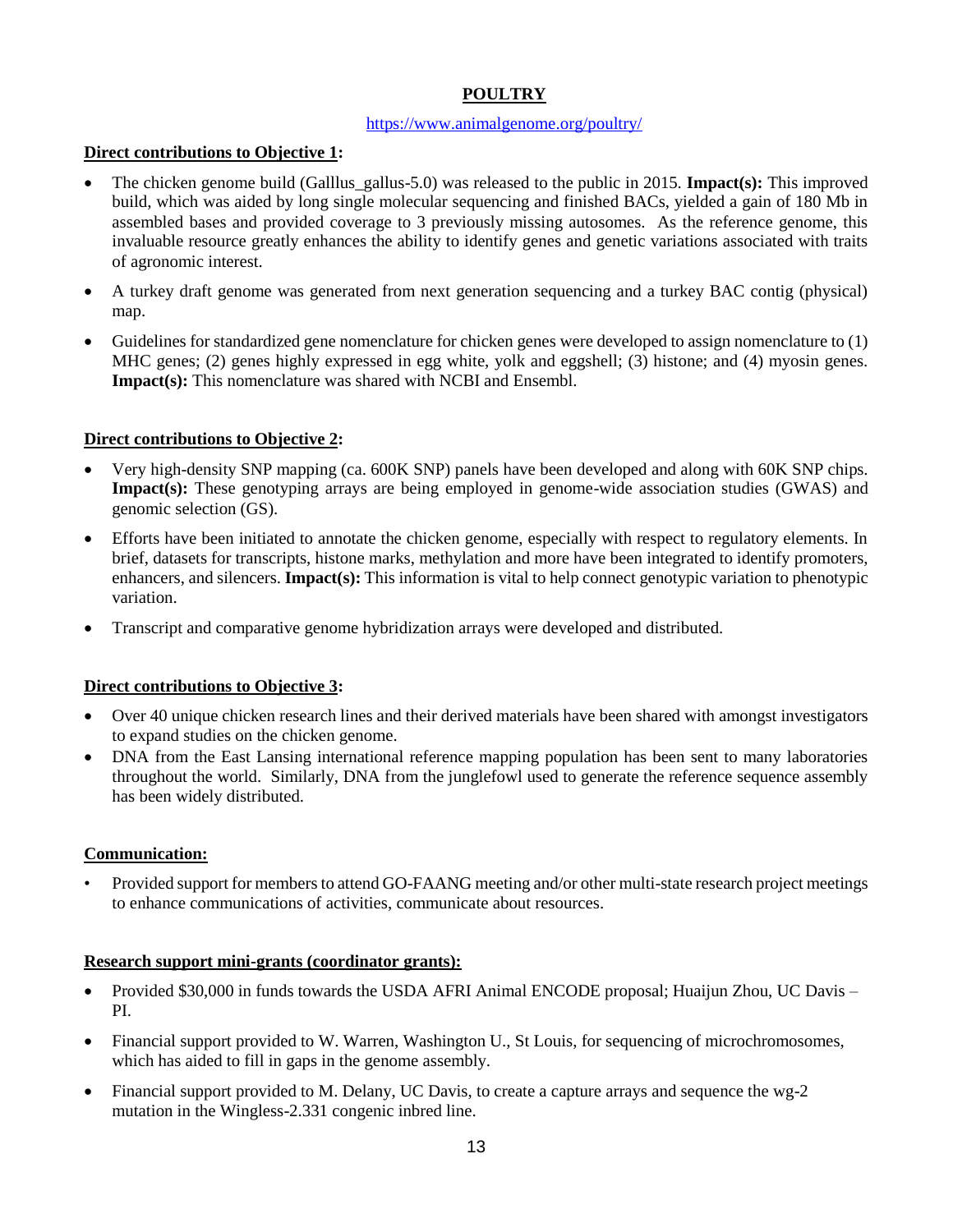- Financial support provided to H. Zhou, UC Davis, for challenge experiments involving highly pathogenic Newcastle Disease Virus (NDV) and the Fayoumi and Leghorn strains in order to characterize genetic resistance.
- Financial support provided to B. Muir, Purdue U. to create a synthetic resource population using 8 diverse genetic lines to fine map genetic resistance to Marek's disease.
- Financial support provided to M. Miller, City of Hope, for further sequencing of microchromosome 16 BAC clones to improve understanding of the MHC/Rfp-Y complex.

#### **Leveraged funds and stakeholders' use of project outputs:**

From 2013-2017, the investigators and stakeholders leveraged the tools and resources generated through NRSP-8 to obtain at least \$18,675,963 additional funding from federal sources and \$150,000 in funding from industry sources (Cobb Vantress supported efforts towards the improvement of the chicken genome assembly). Selected grants are highlighted below:

- 2013-2017: USDA NIFA 2013-67015-21357. "Improving the chicken genome assembly and annotation." Warren W, CT Brown, H Cheng H, and J Dodgson. **\$485,690**. This grant supported the improvement of the chicken genome assembly and annotation by filling in known gaps within and between existing scaffolds, and refining microchromosome linkage maps for localization of unplaced sequences. **Impacts(s):** With the biology becoming reliant on a genome assembly, the higher quality chicken assembly aided all efforts especially with respect to identifying genes and pathways of agronomic importance. Furthermore, other avian genomes were improved as they also rely on the chicken genome assembly as their reference as well.
- 2012-2017. USDA NIFA 2012-67015-19419. "Enhancing genetic resistance to Marek's disease in chicken via allele-specific expression screens and genome-wide selection." This grant supported the identification of genes and genetic markers associated with resistance to Marek's disease (MD), a herpesvirus-induced lymphoma of chickens. Hypothesizing that differences in gene expression (when, where, and how much) are the major contributors of phenotypic variation for complex traits such as disease resistance, SNPs that exhibit allele-specific expression (ASE) in response to Marek's disease virus infection were identified. These ASE SNPs were found to account for over 83% of the genetic variance and were 125% more accurate in genomic selection compared to pedigree evaluation (i.e., BLUP). **Impact(s):** These results support the hypothesis that phenotypic variation in traits is primarily due to changes in regulation of gene expression rather than other sources such as differences in protein composition. Furthermore, we have identified most of the genes that confer MD genetic resistance, which should help reduce the  $\sim$ \$1-2 billion in annual losses associated with MD.
- 2013-2018. USAID AID-OAA-A-13-00080 "Improving food security in Africa by enhancing resistance to disease and heat in chickens; Feed the future innovation lab for genomics to improve poultry" Zhou H. Bunn D, Gallardo G, Lamont S. Dekkers J. et al. **\$6,000,000**. This grant uses contemporary high-throughput genetic technologies of SNP chips and functional genomics, along with targeted genome resequencing and extensive statistical and bioinformatic analyses to dissect and identify the genetic factors of the chicken that enhance its resistance against NDV and heat stress by assessing diverse populations of chickens, including well- characterized research lines and highly relevant local African ecotypes. **Impact**: The project has significantly improved institute capacity (infrastructure has developed in Africa) and human capacity building, including by training of students and scientists both on-site in Africa and in the US in essential skills that enable the African partners to sustain and disseminate the results of this project. Project outcomes are expected to reduce poverty, hunger, and malnutrition, and empower women through increased agricultural productivity achieved by decreasing the major losses that currently occur as a result of Newcastle disease and heat stress in African chickens.
- 2015-2017. USDA NIFA 2015-67015-22940 "Genome wide identification and annotation of functional regulatory regions in livestock species" H. Zhou, P. Ross, I. Korf. **\$500,000**. This grant supported research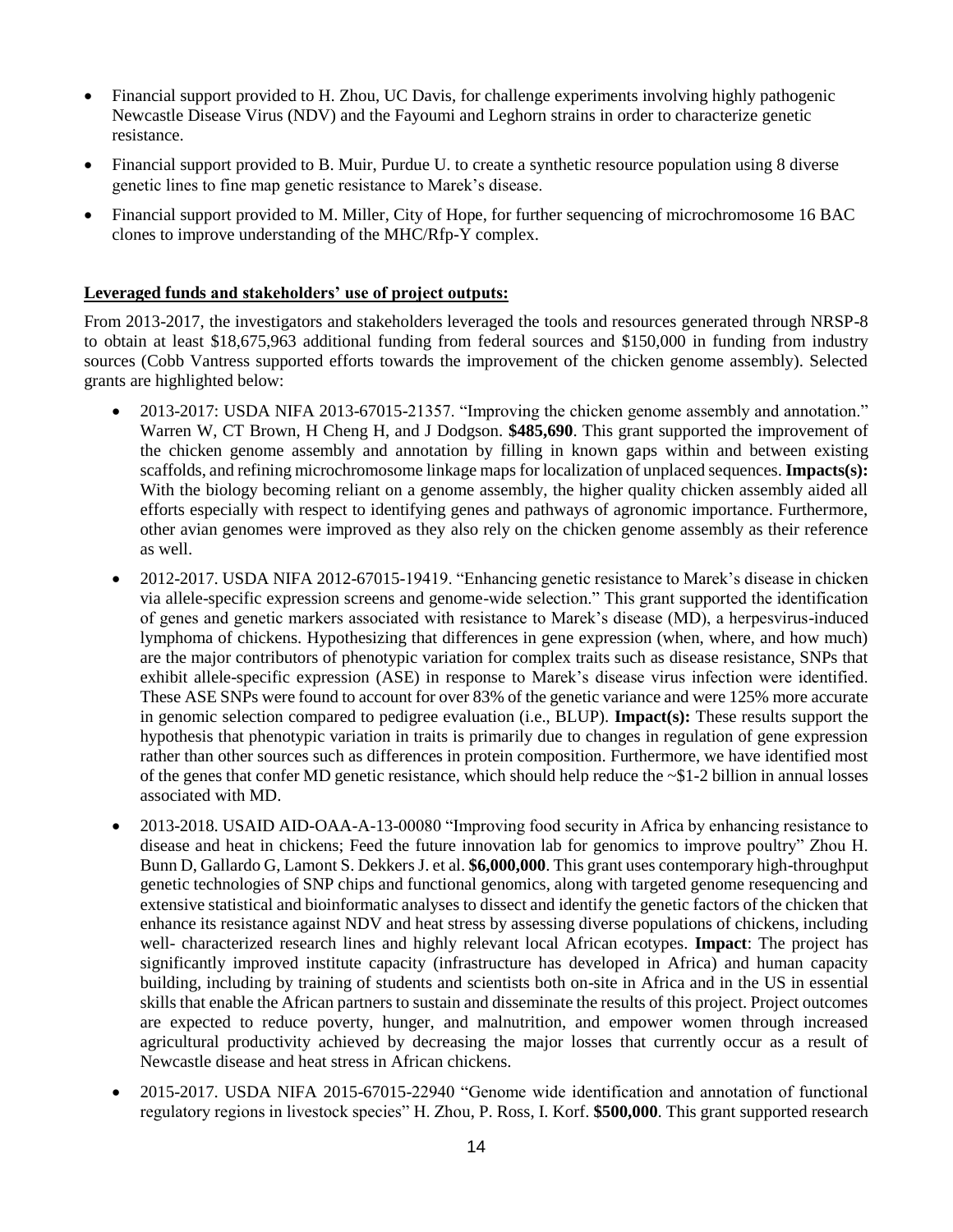effort in functionally annotating regulatory elements in the three major farm animal species by integrative bioinformatic analysis of RNA-seq, DNase-seq and ChIP-seq data from the eight most important tissues. **Impact**: This will generate first line of re-annotation of gene structure and landscape of functional regulatory elements in chicken, bovine, and swine genomes, and will develop a framework to continue a more in-depth functional annotation of these genomes and other agricultural animals.

- 2011-2016. USDA NIFA "System Biology Analysis & Modeling Of Complex "Omic" Data: A Service Center Approach". Zhou H. Drake K. **\$750,000**. This grant has supported an effort in collaboration with Seralogix, to provide sophisticated systems biology and modeling analysis with visualization for a total of 12 projects generating more than 100 data analysis module reports. These projects include microarray and RNA-seq data from cattle, sheep, chicken and mice in the areas of nutrition, reproduction, growth and disease. **Impacts**: Results have contributed greatly to our understanding and formulation of new hypotheses that are advancing the fields of animal infection, nutrition, reproduction, and physiology.
- 2015-2018. USDA NIFA 2015-67015-23093 and BBSRC BB/M028208/1. "US-UK Collaborative Research: Host Resistance to Avian Pathogenic E. coli" Lamont, S.J. (PD), Wolc, A; Kaiser, P. (dec.), Stevens, M., Vervelde, L. **\$499,999** (USDA). This grant supported the genomic, molecular and cellular characterization of the host-pathogen interactions between chickens and avian pathogenic E. coli (APEC), through the use of unique inbred chicken lines in both countries that differ in resistance to avian pathogenic E. coli (APEC), analysis of transgenic chickens in which all cells of the myeloid lineage express a fluorescent protein to aid the phenotyping of APEC-infected cells, definition of the transcriptome of infected cells, association of resistance with bird genetic variation (in structure and expression) through GWAS and RNA-seq analysis, and validation of selected research findings for translation into industry application. **Impact(s):** The impacts of this grant will be a reduction of the negative impact of respiratory APEC on the poultry industry, improved poultry health and vaccine strategies, and decreased use of antibiotics in food animals.

### **Travel support and opportunities for trainings:**

• Provided financial support for over 40 students, postdocs, members, and speakers to attend the PAG Poultry Workshop (2013-2017).

#### **Major impact products (could be potential impact):**

- Genomic selection is now routinely implemented in both the meat (broiler) and egg (layer) breeding companies. This has greatly accelerated the genetic progress required by the industry to meet the growing consumer demand. Furthermore, poultry health and welfare have been enhanced.
- The chicken genome assembly reached the stage that scientists can confidently identify genes and genetic variations associated with biological traits, many of which are highly relevant to the poultry industry.
- The draft assembly of the turkey genome has been released, which affords the opportunity for efforts similar to those in the poultry industry, e.g., biological characterization, genomic selection.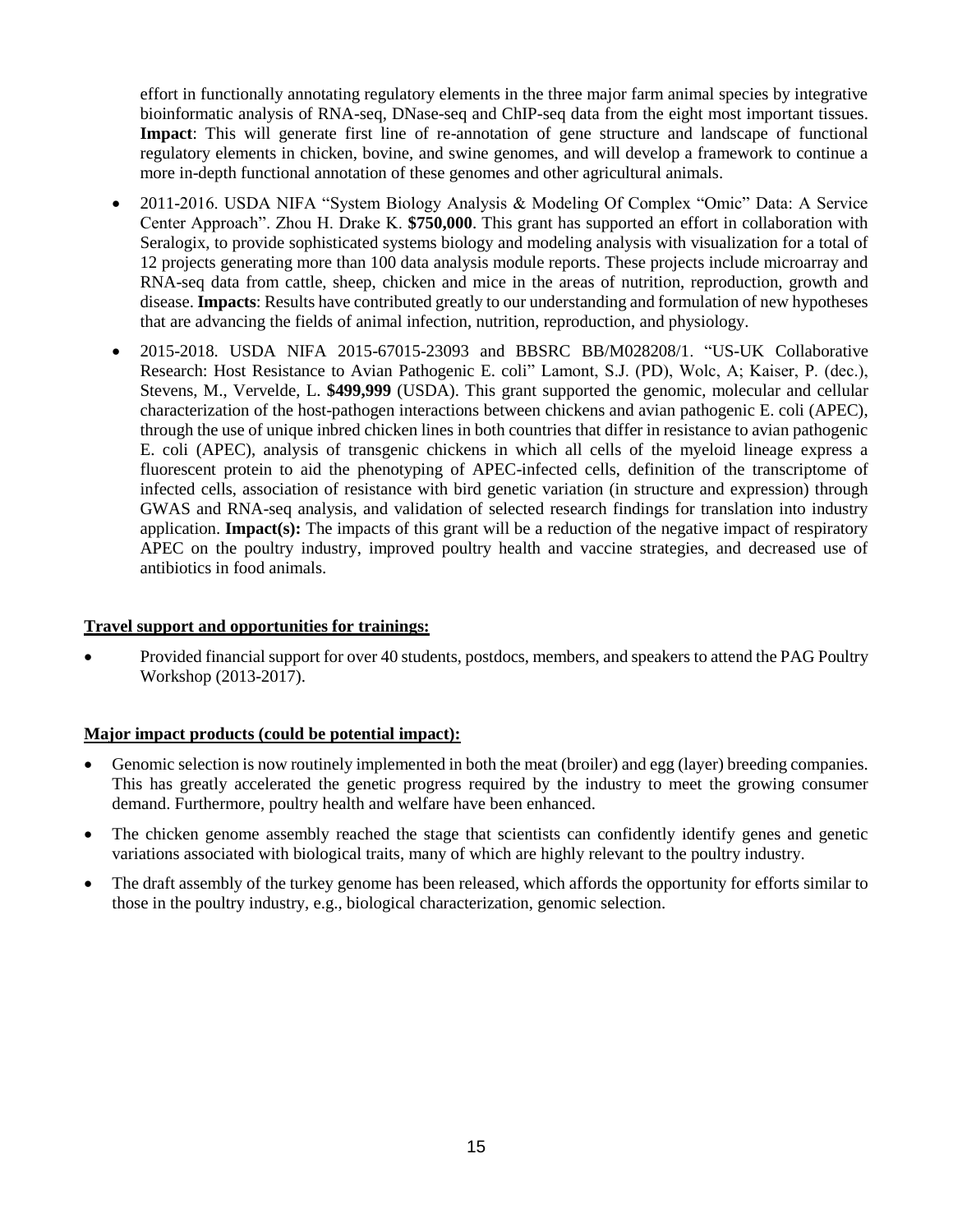# **SHEEP/GOAT**

#### <http://www.animalgenome.org/sheep/>

## **Direct contributions to Objective 1:**

• Reference genomes were published for goat in Nature Biotechnology in 2013 and for sheep in Science in 2014. An improved reference genome for the goat was published in Nature Genetics in 2017 that leveraged single molecule sequencing plus chromatin conformation capture to create a genome assembly with chromosome length scaffolds. **Impact(s):** The reference genomes advanced the status of mammal genome assembly and annotation technology at the time of publication. They also enabled comparative genomic insight into rumen biology, and expanded understanding of genes underlying numerous economically important traits. The improved goat genome reference elevated the standard for quality of mammal reference genome assemblies. Together, these results will underpin all future efforts to improve genetics of productive efficiency in sheep and goats.

## **Direct contributions to Objective 2:**

• A sheep 600K SNP chip and a goat 52K SNP chip were both released for research in 2014. **Impact(s):** This dramatic increase in SNP density for sheep and the first genome-wide medium density panel for goat have enabled powerful new tools including genome-wide association and genomic selection to dissect and improve numerous traits in sheep and goats.

### **Direct contributions to Objective 3:**

• A sheep genomes database has been assembled to provide a public, large-scale warehouse for global sheep genetic diversity. The database now includes re-sequencing data from almost 1,000 sheep genomes with an overall total of nearly 100 million identified sequence variants. **Impact(s):** This resource will accelerate the identification of causal variants for numerous traits and enable previously inconceivable analyses.

### **Communication:**

• Strategic planning conference calls with international attendance were held in 2015 and 2016, in addition to annual meetings at PAG and biennial meetings at International Society for Animal Genetics (ISAG). **Impact(s):**  These contributed to the development and implementation of the Ovine FAANG Project tissue collection in the U.S. and recent successful leveraged grant funding.

### **Research support mini-grants (coordinator grants):**

• Ovine FAANG (Functional Annotation of ANimal Genomes) Project tissue collection (\$15,000 Coordinator funds). Sample collection of 100 tissues from a new reference genome sheep was conducted in 2016. **Impact(s):**  Use of the reference genome animal to generate functional annotation data will enable state-of-the-art annotation, and this was recognized by a \$500,000 grant from USDA-NIFA (led by Brenda Murdoch and Noelle Cockett) to generate annotation data for FAANG using these samples.

### **Leveraged funds and stakeholders' use of project outputs:**

From 2013-2017, the investigators and stakeholders utilized the tools and resources generated through NRSP-8 to acquire leveraged funds from diverse projects totaling **\$4,220,000**. The overall total leveraged funds include **\$3,644,000** from combined federal sources, **\$467,000** in local/institutional funds, and **\$109,000** from industry. **Impact(s):** Diverse leveraged funds supported projects to improve the functional genome annotation, provided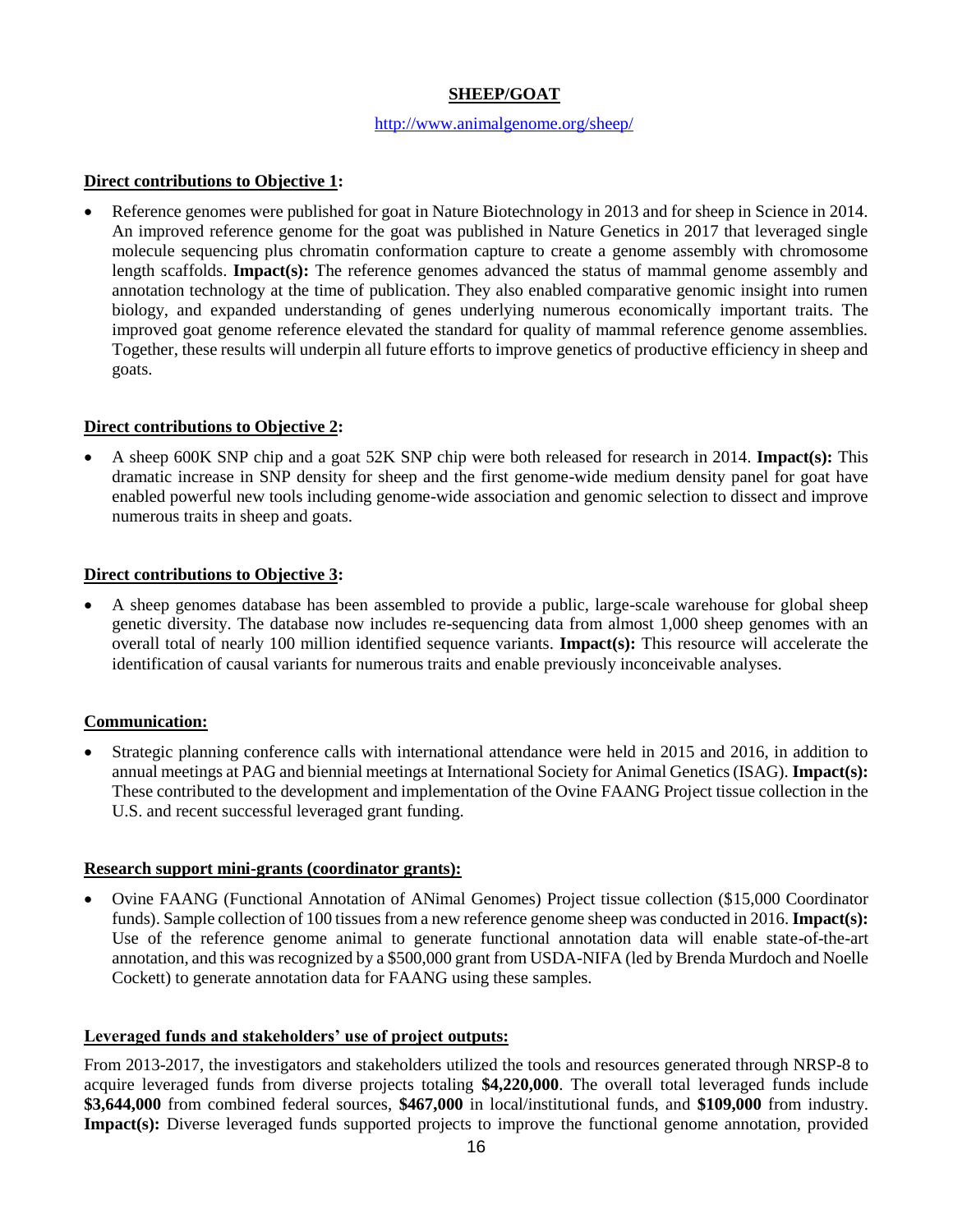large-scale genetic variant datasets and analyses, and informed causal variant searches for numerous important traits. Selected grants are highlighted below.

- Ovine FAANG Project. USDA National Institute of Food and Agriculture Competitive Grant 2017-67016- 26301. **\$500,000.00**. Brenda Murdoch (PD). The majority of a mammalian genome does not consist of coding genes but rather copious portions that influence the timing, tissue, and spatial regulation of the expression of genes. This project will generate data from numerous tissues of the reference genome sheep to elucidate transcription details at unprecedented resolution, identify numerous regulatory elements including promoters, enhancers, silencers and insulators, and perform numerous other assays including measures of DNA methylation and open chromatin. **Impact(s):** The outcomes of this project will provide the sheep research community with cutting edge functional genome annotation resources and enable comparison of genome regulation across animal species by the global FAANG (Functional Annotation of ANimal Genomes) consortium.
- Genome-Wide Association Analysis for the Identification of Alpine Goats With High Milk Production. USDA National Institute of Food and Agriculture Competitive Grant 2015-67031-23776. **\$100,000.00**. Yonathan Tilahun (PD). This project used genome-wide association analysis to identify genomic regions and genes associated with dairy production in Alpine goats. **Impact(s):** These results provide a foundation for improved understanding of lactation, and they enable enhanced selective breeding in the economically important Alpine goat breed.
- Genomics of Resilience in Sheep to Climatic Stressors. USDA National Institute of Food and Agriculture Capacity Building Competitive Grant 2013-38821-21389. **\$600,000.00**. Arthur Goetsch (PD). Environmental extremes are a key constraint on agricultural production, and sheep have genetic diversity relating to many traits. This project will identify genetic variation important for resilience to stressors present in extreme environments by surveying sheep from divergent breeds and geographic locations. **Impact(s):** This project has defined useful phenotypic measures for assessing resilience to conditions including heat load as well as feed and water availability. Assessment of genomic bases for these traits is progressing. This will enable selective breeding to improve sheep resilience to environmental extremes.
- Building the Sheep Genomes Database. USDA National Institute of Food and Agriculture Competitive Grant 2013-67015-21372. **\$500,000.00**. Noelle Cockett (PD). This project addresses the need for generation and collection of sheep sequences including genetic and genomic variants to benefit the whole research community. Objectives include sequence data generation on a genetically diverse set of sheep, identification of genetic variants, and public accessibility of these data plus sequence data from outside sources. **Impact(s):** Sequence data from nearly 1000 animals including over 80 million genetic variants have been made public. This resource has identified many genetic variants and provided valuable assessments of their frequency and geographic distribution among global domestic sheep.

### **Travel support and opportunities for trainings:**

• Travel of 12 students was funded to attend the Sheep and Goat workshop at Plant & Animal Genome (PAG) meetings (2012-2017). **Impact(s):** The purpose of the travel award program is to help graduate students to travel to the annual PAG meeting to present their research.

# **Major impact products (could be potential impact):**

• Development of 45 genetic locus tests, overarching genomic selection, and potential for gene editing systems. Genetic locus tests for 43 economically important traits plus 2 biomedical model mutations have been developed since 2014, including tests for loci with large influence effects on reproductive prolificacy, growth/milk production, muscular development, and pathogen susceptibility. In addition, the first genomic selection results for each species hold promise for incorporating unprecedented numbers of genes and traits into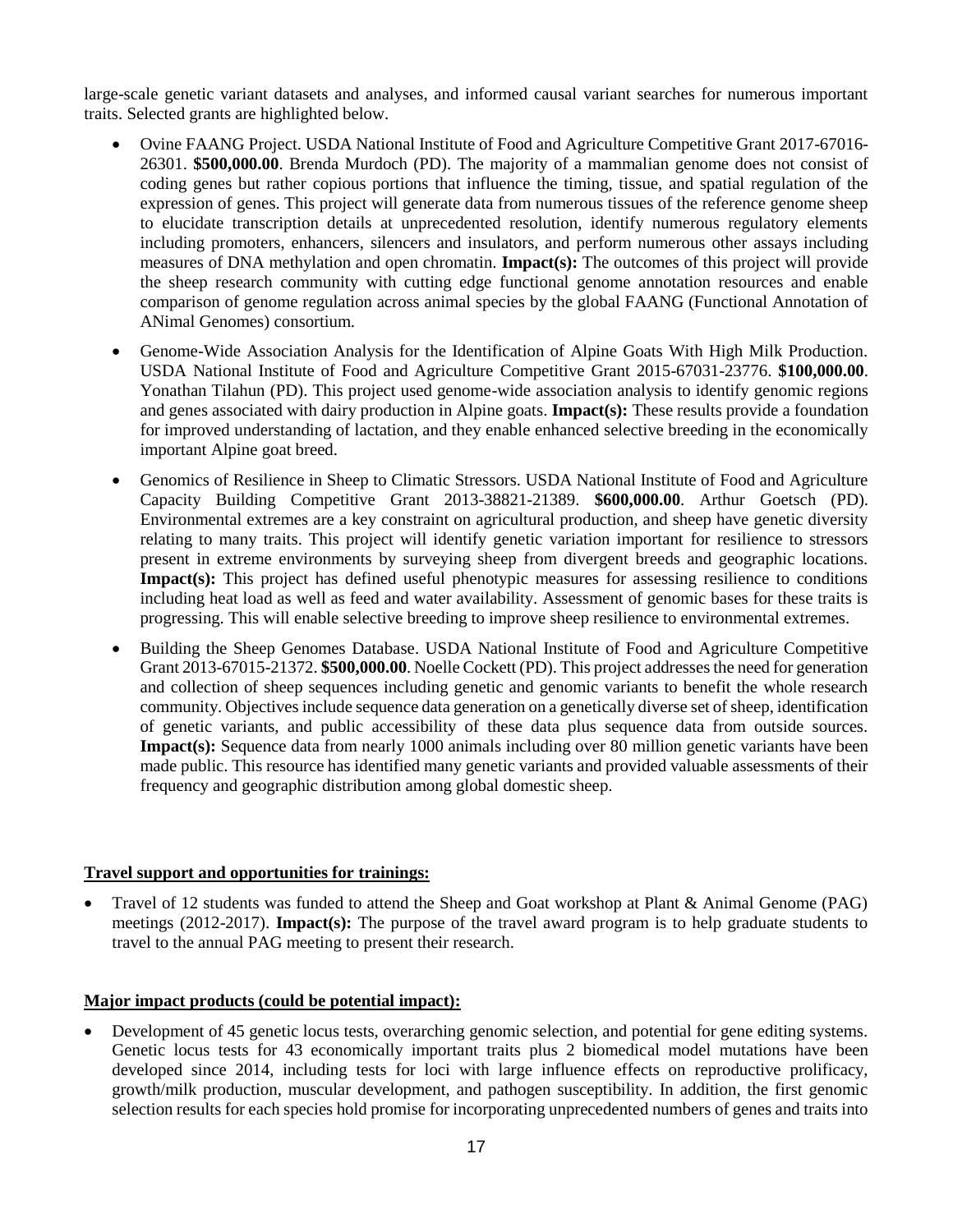genomics-enabled breeding gains moving forward. Finally, reference genome sequences underpin the broad utility of new knockout and gene editing systems now available for both sheep and goats.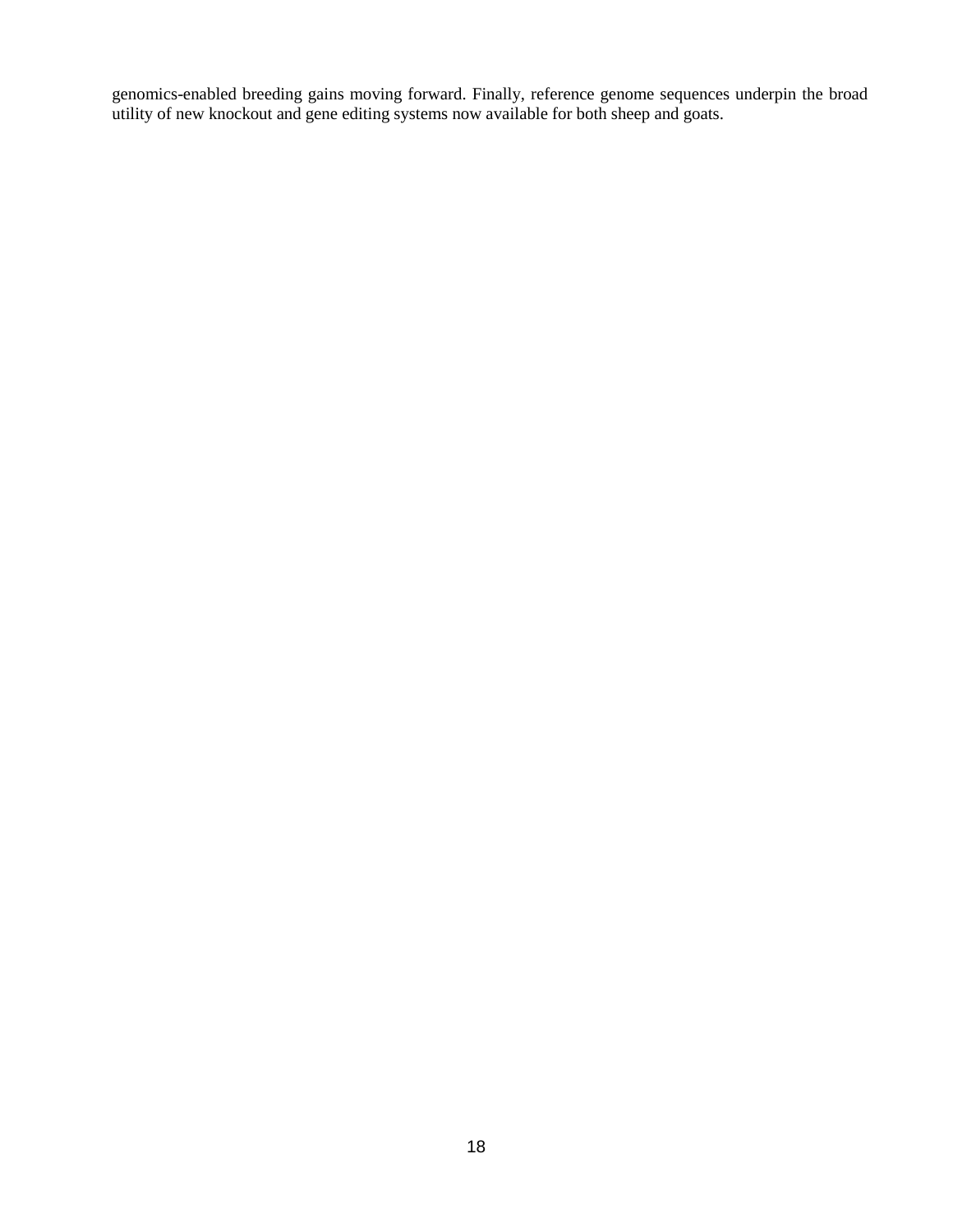# **SWINE**

### <http://www.animalgenome.org/pigs/>

## **Direct contributions to Objective 1:**

- A global group with significant contributions by several NRSP-8 scientists created the first draft assembly of the swine genome (2012). **Impact(s):** The genome assembly led to SNP genotyping tools that have been used by the swine genetics industry to accelerate genetic improvement. The assembly has accelerated the analysis of the swine genome, to understand and manipulate genes of major importance (such as a CD163 KO pig that is resistant to porcine reproductive and respiratory syndrome virus (PRRSV) infection).
- A global group led by NRSP-8 scientists formed the Immune Response Annotation Group (IRAG) and worked closely with the Wellcome Trust Sanger Institute on the community annotation of immunity associated genes in the pig genome (2012), resulting in the detailed manual annotation of over 1,400 genes in the first draft assembly of the swine genome. **Impact(s):** This annotation work expanded swine bioinformatic capabilities for immune response associated genes, as well as identifying hundreds of missing genes in the assembly. These data are of high importance as geneticists use the genome assembly for genetic improvement of pigs.
- A dramatically improved swine genome assembly (2016) was created by researchers in the UK with contributions to gene annotation by NRSP-8 scientists. **Impact(s):** The one hundred-fold increase in quality of the sequence data and gene annotations will dramatically improve the use of the porcine genome, through increasing the accuracy of SNP analysis, gene mapping of traits and regulatory network analysis.

## **Direct contributions to Objective 2:**

- A public-private collaboration, supported with NRSP-8 Swine Coordination funds, assessed the recently released GeneSeek Genomic Profiler for Porcine LD (GPP-LD) SNP chip list for accuracy of imputing genotypes for the Illumina Porcine SNP60. **Impact(s):** This project demonstrated the accuracy and costefficient use of the GPP-LD for implementation of genotype imputation for genomic selection in pigs. Data and tools are publicly available at [https://www.msu.edu/~steibelj/JP\\_files/imputation.html\)](https://www.msu.edu/~steibelj/JP_files/imputation.html).
- Methods were published for conducting meta-analyses to combine genome-wide association (GWAS) studies, and these methods were used to combine SNP and phenotypic data for a meta- analysis of meat quality data for three populations from MSU and US-MARC (collaboration funded by the National Pork Board). SNP marker data for National Swine Registry (NSR) populations has been used to establish baselines for breed identification. **Impact(s):** A strategy has been proposed for implementing use of SNP markers for breed composition estimation in the Yorkshire breed. (Funded by NSR). This project provided improved methods for genomic selection, GWAS and eQTL analyses in pigs.
- A candidate genetic marker (GBP5) associated with resistance/susceptibility to primary PRRSV infection has been identified based on transcriptomic data performed with PRRS Host Genetics Consortium (PHGC) trial samples. **Impact(s):** These results provide a promising candidate gene for further functional work to validate its role in the host response to PRRSV infection. This genetic variant (now included on the GPP-LD SNP chip) will help breeders select for pigs, regardless of breed, with the favorable genotype for PRRS resistance
- Important progress was made in the dissection of the QTL associated with PCV2 viremia located at the proximal end of SSC12. Potential genes and functional polymorphisms were evaluated using long-reads genomic sequences, gene annotation and RNA-seq. **Impact(s):** Initial results indicate novel genes and mechanisms potentially involved in PCV2 innate immune response. Marker- assisted selection for the favorable allele will decrease susceptibility to PCVAD and will provide a complementary solution to vaccination.
- Identified SNP markers and combinations of markers associated with age at puberty (AP), in particular early onset puberty, and sow reproductive longevity by conducting a genome-wide characterization of the cross between commercial Landrace and Nebraska Index Line (NIL), which has been subjected to long-term selection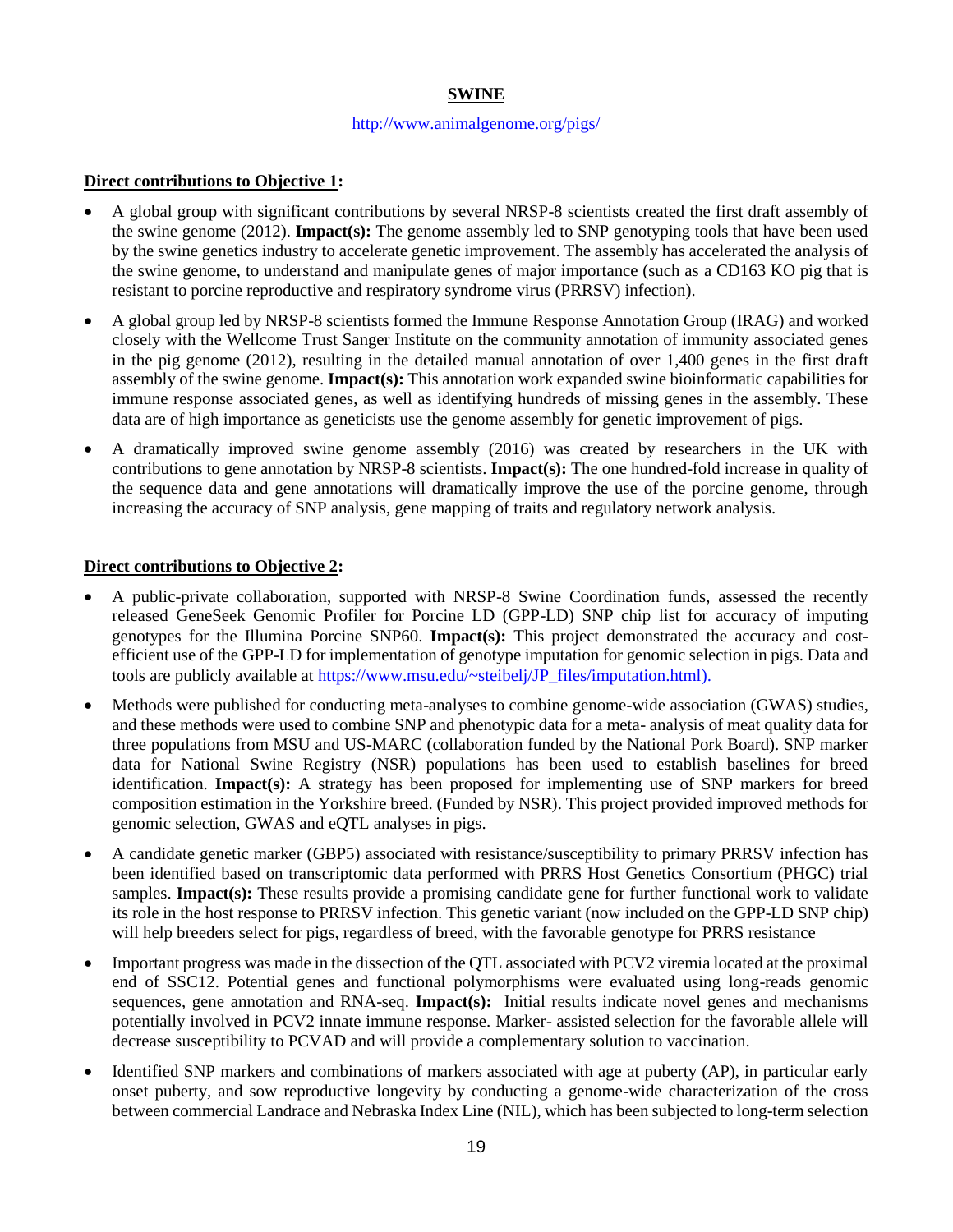for litter size. **Impact(s):** Candidate genes and SNPs located in the QTL region for litter size traits identified by GWAS, genome and RNA sequencing could explain some of the observed phenotypic variation. Following validation, some of these polymorphisms could be used in selection to improve sow fertility.

• Genomic and phenotypic predictors of PRRS resistance in pregnant gilts and their fetuses have been identified in collaboration between NRSP-8 and Canadian researchers. Gene expression data suggested that the immune response to PRRSV infection is faster in resistant versus susceptible fetuses, thus possibly contributing to different levels of fetal pathology. **Impact(s):** Overall, the findings provide insight into anti-viral immune responses that may help researchers to determine new ways to reduce the impact of PRRS in pregnant gilts and to select for genetically resistant breeders.

## **Direct contributions to Objective 3:**

- The PRRS Host Genomic Consortium (PHGC) Database http://www.animalgenome.org/lunney/index.php was developed by scientists at Iowa State, Kansas State and BARC to house the large amounts of phenotypic and genotypic data that are collected across several research labs in the PRRS research community. The database has been expanded to include SNP genotype data and tissue gene expression data from arrays, next generation sequencing, RNA-seq and NanoString codeset data. **Impact(s):** The PHGC database is continuing to be used to identify genes and pathways linked to phenotypes recorded in the database. The website has been used by many researchers interested in the genetic control of the phenotypic response to PRRSV infection and vaccination. It has enabled real-time data sharing among users from geographically disparate locations; the website has had up to 93,000 visitors in the last few years, from  $>1,000$  unique Internet IP addresses.
- A public website providing information on genomic data for the USDA-NIFA funded project 2011-68004- 30336 was created to increase stakeholder awareness of genome-based analyses in swine phenotypic traits of economic importance [\(www.Swinefeedefficiency.com\)](http://www.swinefeedefficiency.com/). **Impact(s):** The website is used by visitors from over 1,000 unique IP addresses each month.

### **Communication:**

- NRSP-8 members and others wrote and published a refereed journal article describing the goals of the Functional Annotation of Animal Genomes (FAANG) consortium in 2015. **Impact(s):** Cited 27 times by PubMed articles through February 2017, this paper greatly increased the visibility of this new project, as well as established the standards and methods required to participate, a critical organizational step for the FAANG consortium.
- The Swine and Bioinformatics Coordination Program develop and continues to host an open website [\(www.faang.org\)](http://www.faang.org/) which provides information and coordination of the community developing this effort. **Impact(s):** The website is a clearinghouse for information on FAANG for contributors as well as the general public. The site has been visited over 65,000 times by unique IP addresses since 2015.
- The Swine and Bioinformatics Coordinators and others wrote and published a refereed journal article describing a public Workshop on FAANG "Gathering On-FAANG" ([GO-FAANG], October 7-8, 2015) in Washington DC. **Impact(s):** Increased visibility of the FAANG project to non-attendees through this publication will advance both the understanding of FAANG goals and opportunities for funding of animal genomics research worldwide.

### **Research support mini-grants (coordinator grants):**

• A public-private collaboration between 2 NRSP-8 supported Experiment Stations (MI, IA) and Affymetrix, Inc. successfully tested a high-density 670K (HD) SNP genotyping platform for swine. **Impact(s):** Science-based evaluation of the HD chip across US swine breeds will expand proven genetic tools available for researchers and industry for genetic improvement.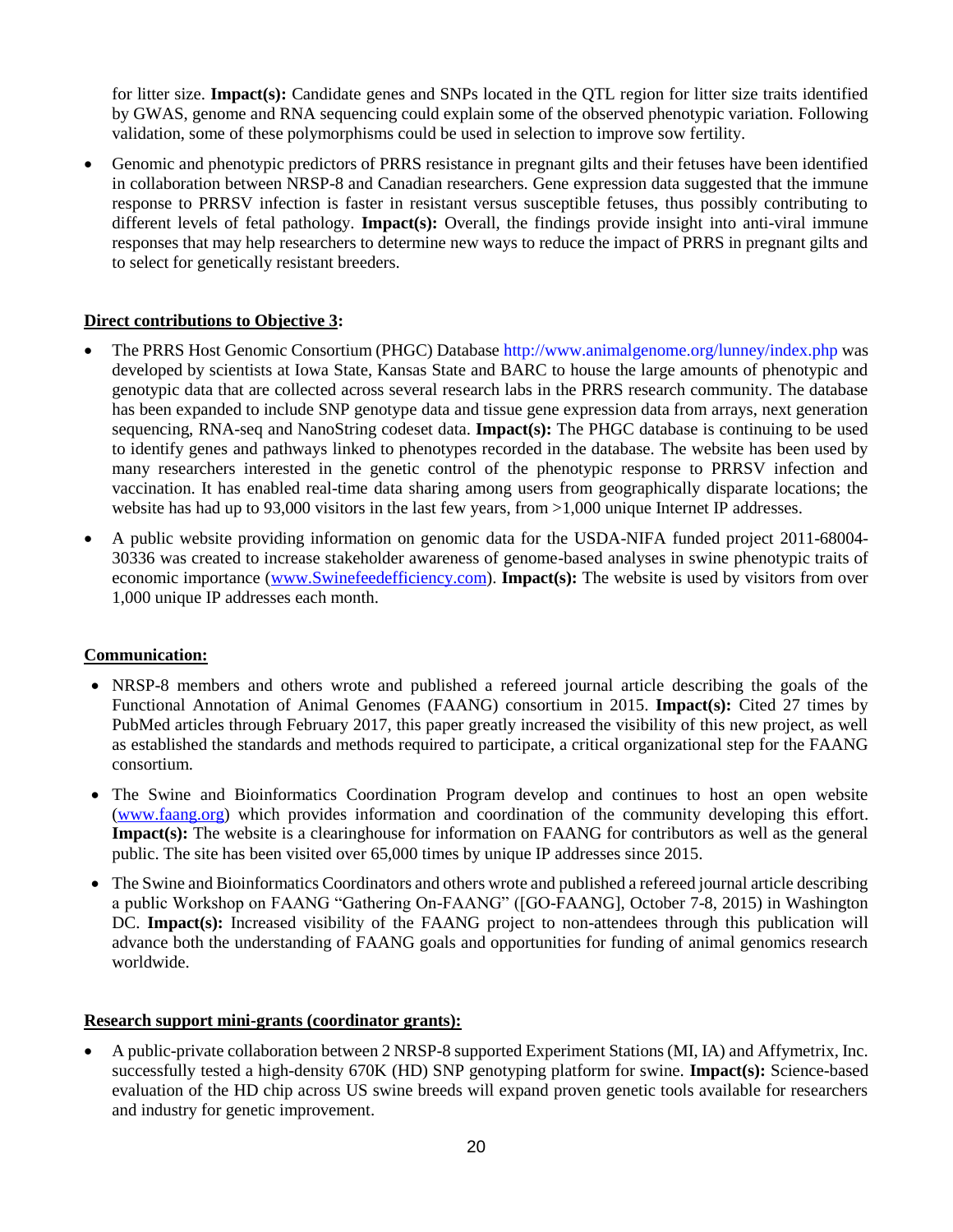- A second public-private collaboration featured NRSP-8 organization of support from the National Pork Board (\$30,000) as well as coordinator support to leverage Federal research dollars. With this support, a USDA-NIFA funded project was funded, to functionally annotate the genome of swine and other species (2015-67015-22940 "Genome wide identification and annotation of Functional Regulatory regions in Livestock Species" Zhou, H., Korf, I., Ross, PA. **\$499,842.** The overall goal of this project is to generate a comprehensive resource of functional regulatory elements for the chicken, cattle, and pig genomes. All work relies on the genomic and bioinformatics tools developed by NRSP-8 researchers and researchers across the globe. **Impact(s):** This pilot project will lay the foundation for improved use of the swine genome for genetic improvement by industry. Financial support by a major commodity group also demonstrated the clear support of industry for this precompetitive research.
- Contributions from Bioinformatics, Poultry, Sheep and Swine Genome Coordination Programs (\$10,000) were leveraged to successfully obtain conference funding **(~\$30,000**) from Government (USDA-NIFA, NSF) and industry (Illumina, Inc.) to hold a Workshop on the new Functional Genomics of Animal Genomes (FAANG) in Washington DC, attended by six participating funding agencies across three countries, as well as private companies. **Impact(s):** The livestock genetics and federal agencies communities became familiar with the importance of data that identifies the functional components of the genome for any species. Through in-depth discussions in two small groups, the FAANG community created excellent working relationships and developed a plan for sharing of resources and information.

### **Leveraged funds and stakeholders' use of project outputs:**

Leveraged funds from diverse projects totaling \$9,384,996. The overall total leveraged funds include \$8,229,905 from combined federal sources, \$533,500 in local/institutional funds, and \$621,591 from industry. Selected grants are highlighted below.

- 2013-2017**:** USDA-NIFA-AFRI. 2013-68004-20362. "Genetically Improving Resistance of Pigs to PRRS Virus infection." Dekkers, J. C.; Tuggle, C. K.; Stalder, K.; Reecy, J., **\$2,998,931**. The long-term objective is to enhance the ability of pigs to resist and minimize the impact of the most costly infectious disease in the US pork industry: Porcine Reproductive and Respiratory Syndrome (PRRS). The project is building on prior genetic analyses as well as novel such analyses, both made possible by genomic tools derived from the work of NRSP-8 members. **Impact(s)**: To date, this group has validated the effect of a genetic marker previously identified to be associated with improved host response to PRRS virus infection under experimental PRRS-only challenge, under conditions that are closer to conditions that pigs experience in the field. They also demonstrated that genetic selection for improved host response of pigs to PRRS infection is possible. The identified genetic marker is available to the industry, which will help to address the enormous economic and animal welfare impacts of PRRS in the US and global industry.
- 2013-2017: USDA-NIFA-AFRI "Translational Genomics For Improving Sow Reproductive Longevity" Ciobanu, D. C.; Kachman, S. D.; Lents, C. A.; Safranski, T. J. **\$1,166,650**. The long-term goal of this project is to develop a panel of genetic markers that will predict at weaning, gilts with superior propensity for reproductive longevity, which in turn will reduce culling rates and the cost associated with developing replacement sows. This project is capitalizing on prior genetic results using SNP panels created using NRSP-8-supported genomic and bioinformatics resources. **Impact(s)**: The integration of RNA and genome sequence data and evaluation of a novel approach for genome-wide associations has the potential to lead to the discovery of functional mutations that could reduce age at puberty, improve fertility and reproductive longevity, leading to an increase in sow net values in the commercial herds.
- 2015-2017 USDA-NIFA-AFRI "The TET Family regulates embryogenesis by controlling both DNA and histone methylation." Lee, K. **\$334,263** This project is studying the action of TET family genes, which are epigenetic regulators in various cell types, during early porcine embryogenesis to expand our knowledge of how epigenetic marks are regulated during embryogenesis. The researchers are testing the specific involvement of TET family genes on epigenetic modifications, occurring after fertilization, through recent molecular analysis technologies. These studies are using the genome assembly to design tools for mutating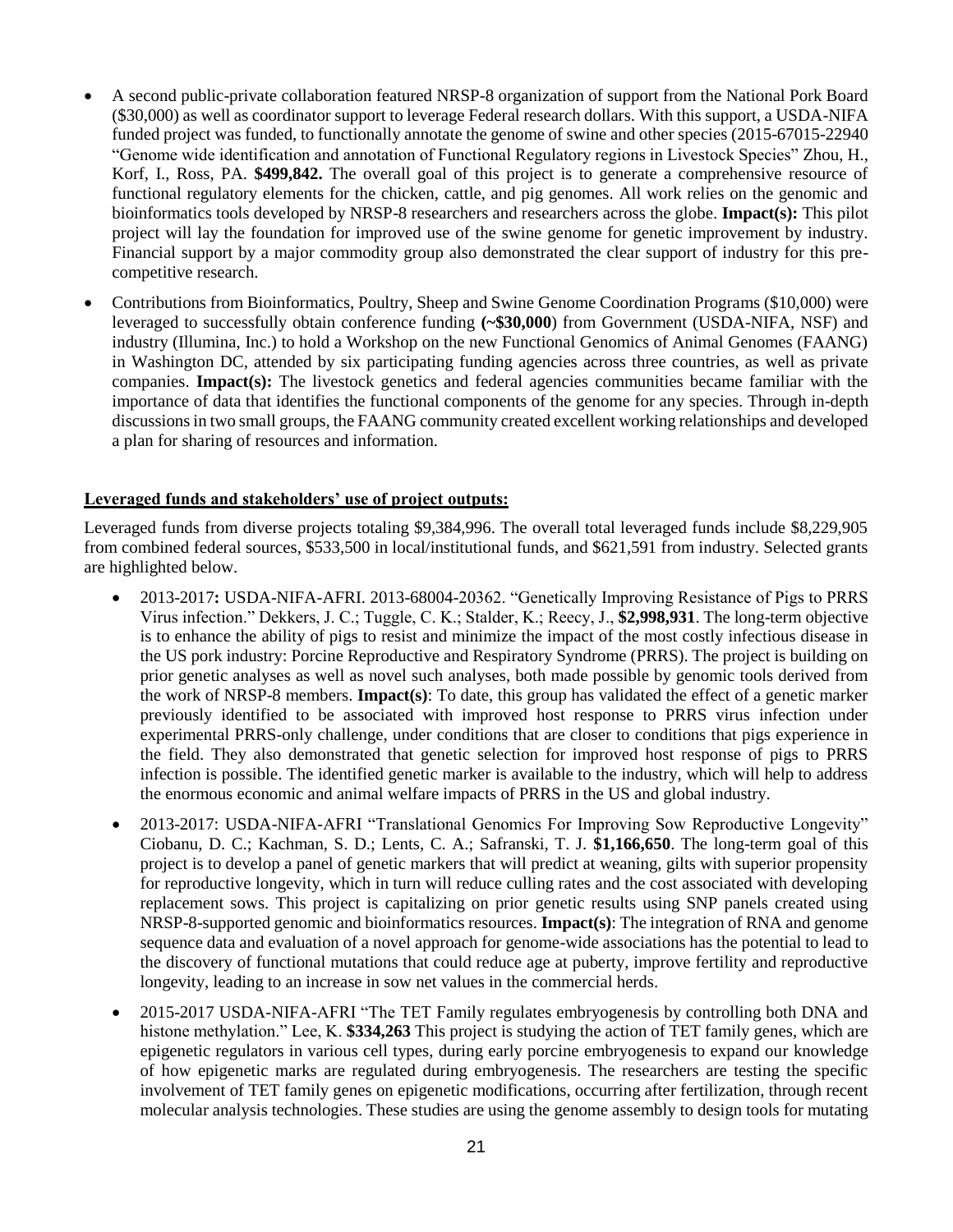specific TET genes, as well as use the annotation of the porcine genome assembly to perform the epigenetic analyses. **Impact(s)**: Understanding the action of key epigenetic regulators, such as TET family, during embryogenesis will allow improvements in availability of in vitro-derived embryos and increase embryo viability in domestic species.

• 2014-2017 USDA-NIFA-AFRI "Reducing production losses using behavioral and genomic tools to identify pigs suited for group living." Siegford, J.M. **\$749,059**. In pigs, social behaviors can affect performance of all pigs in a group or result in injury or lameness. This overall goal of this project is to ensure global food security by improving use of behavior in breeding programs to reduce loss from non-infectious diseases in group-housed pigs. The scientists will use genotyping tools and resources supported by NRSP-8 project outputs to estimate genetic parameters and perform genome-wide prediction and association of social behavioral traits expressed by group-housed pigs to determine underlying genomic control of these traits. **Impact(s):** By examining social behaviors of group-housed pigs and understanding genetic control of these traits, we will develop tools allowing producers to better select and manage group-housed pigs, including gestating swine. Importantly, such information will reduce animal losses occurring from non-infectious diseases such as injury and lameness.

## **Travel support and opportunities for trainings:**

• NRSP-8 Swine Coordination program provided competitively award funds for five graduate students to travel and present their genomics research at the Plant and Animal Genome meetings from 2013 to 2017. **Impact(s):** Increased visibility of young scientists and additional experience in presenting their research work will improve the education and profession al development of these promising animal genome scientists.

## **Major impact products (could be potential impact):**

• Porcine reproductive and respiratory syndrome (PRRS) is the most economically important disease of pigs worldwide and isolates vary greatly. The PRRS Host Genetics Consortium (PHGC) researchers compared host responses to genetically different PRRS virus isolates. NRSP-8 researchers statistically evaluated and affirmed that the resistance associated swine chromosome 4 (SSC4) allele had an effect on viremia with faster virus clearance and positive effects on weight gain. Estimates of heritability of genetic resistance to PRRSV infection were moderate for different PRRSV isolates. **Impact(s):** Genetic selection in the swine industry for increased resistance to genetically distinct PRRSV isolates is now possible.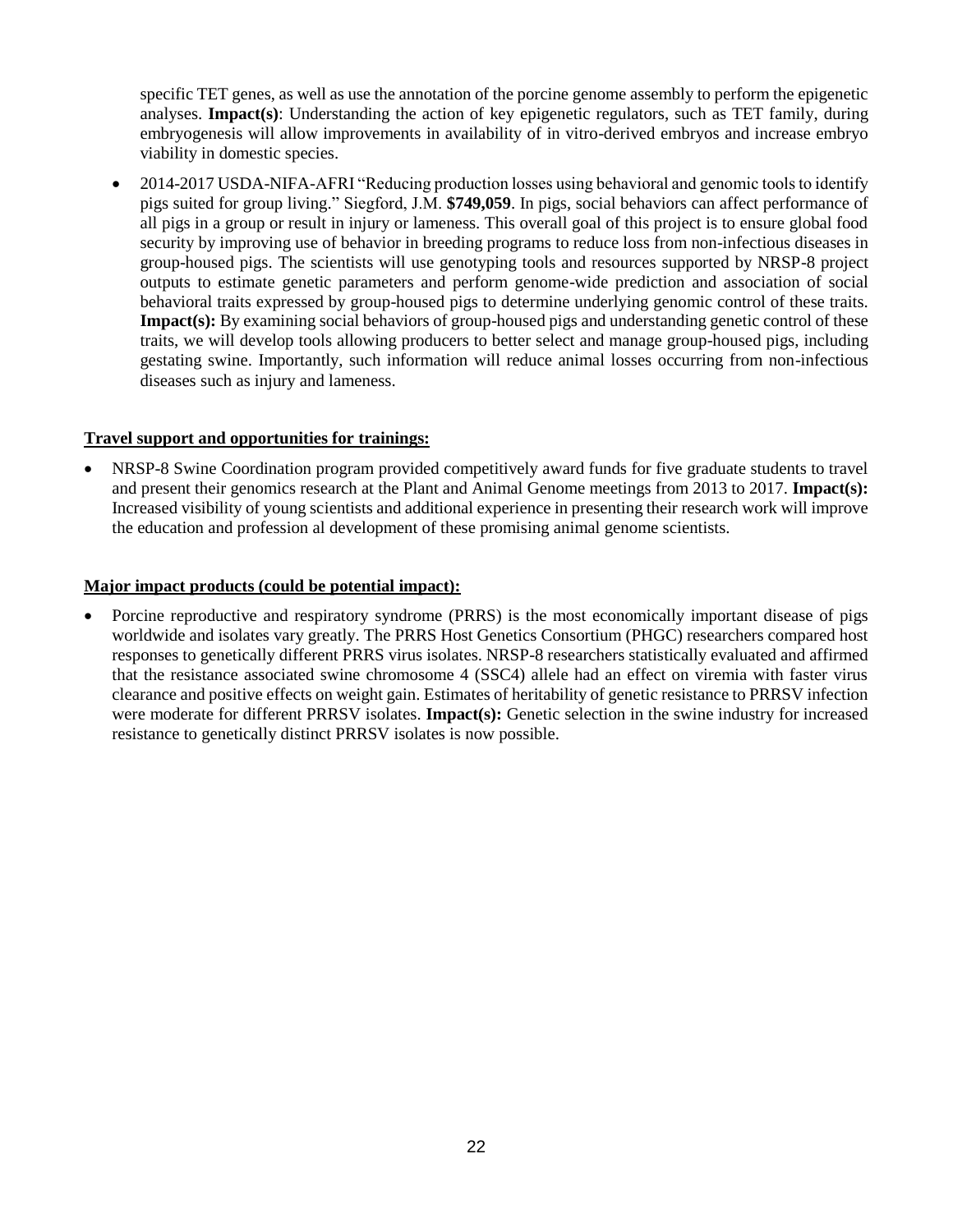# **BIOINFORMATICS**

#### http://www.animalgenome.org/bioinfo/

## **Direct contributions to Objective 3:**

- **Continued curation and development of the Animal Quantitative Trait Loci database (QTLdb)**.
	- o Horse and catfish were added to the Animal QTLdb.
	- o Animal QTLdb database (regularly updated), a total of 104,272 new QTL/association data has been curated into the Animal QTLdb. The database contains Cattle: 95,332; Chicken: 6,633; Horse: 1,245; Pig: 16,516; Sheep: 1,412; Rainbow trout: 127 QTL reports. **Impact(s):** The database provides a set of useful molecular breeding tools allowing selection for improved productions traits in various species.
	- o Development of curation tools for Animal QTLdb—allow batch entry of pre-tabulated data. **Impact(s):** This has greatly accelerated the speed of data entry for large volumes of data using a semi-automated method.
	- o Additional support tools for Animal QTLdb have been released—enabled multiple genomes for cattle, chicken, and sheep. **Impact(s):** Allows QTL/association data alignment to each respective genome.
	- o New data alliances with UCSC Genome Browser and the Monarch Initiative have been established. **Impact(s):** This allows users to obtain Animal QTLdb data via more avenues.
	- o Integration of the Animal Trait Ontology into the Vertebrate Trait Ontology (http://bioportal.bioontology.org/ontologies/VT). We have continued working with the Rat Genome Database to integrate ATO terms that are not applicable to the Vertebrate Trait Ontology into the Clinical Measurement Ontology (http://bioportal.bioontology.org/ontologies/CMO). Traits specific to livestock products continue to be incorporated into a Livestock Product Trait Ontology (LPT), which is available on NCBO's BioPortal (http://bioportal.bioontology.org/ontologies/LPT). We have also continued mapping the cattle, pig, chicken, sheep, and horse QTL traits to the Vertebrate Trait Ontology (VT), LPT, and Clinical Measurement Ontology (CMO) to help standardize the trait nomenclature used in the QTLdb. Now VT data download has also been made possible through the Github portal. **Impact(s):** Allows users to query Animal QTLdb data more effectively.
	- o The VT/LPT/CMO cross mapping has been employed by the Animal QTLdb and VCMap tools. Annotation to the VT is also available for rat QTL data in the Rat Genome Database and for mouse strain measurements in the Mouse Phenome Database. We have also been integrating information from multiple resources, e.g. FAO - International Domestic Livestock Resources Information, Oklahoma State University - Breeds of Livestock web site, and Wikipedia, as well as requests from community members, to continue development of a Livestock Breed Ontology (LBO; http://www.animalgenome.org/bioinfo/projects/lbo/).
	- o The Animal QTLdb has undergone continued upgrades to use MIQAS for data curation and data integration (http://www.animalgenome.org/QTLdb/doc/minfo/). Minimal standards for curation into the Animal QTLdb have been established [\(http://www.animalgenome.org/QTLdb/doc/minfo/\).](http://www.animalgenome.org/QTLdb/doc/minfo/)) **Impact(s):** This will increase the quality of the data present in Animal QTLdb.
	- o Expansion of the Data Repository for the aquaculture, cattle, chicken, horse, pig, and sheep communities to share their genome analysis data. **Impact(s):** This resource has proven useful for the community [\(http://www.animalgenome.org/repository\).](http://www.animalgenome.org/repository)) To date there are 1,140 data files, totaling 140 Gb, shared through this platform. This includes supplementary data files to publications deposited by the authors.
- **Development of a Collaborative VCF Info Mining Platform.** A recent effort was to establish a partner relationship with the European Variation Archive (EVA) in order to make shared VCF files more accessible and adherent to a better file format standard. **Impact(s):** This platform is continually used by the community and allows for more efficient on-line file sharing.
- **Collaboration with and support of community research groups**.